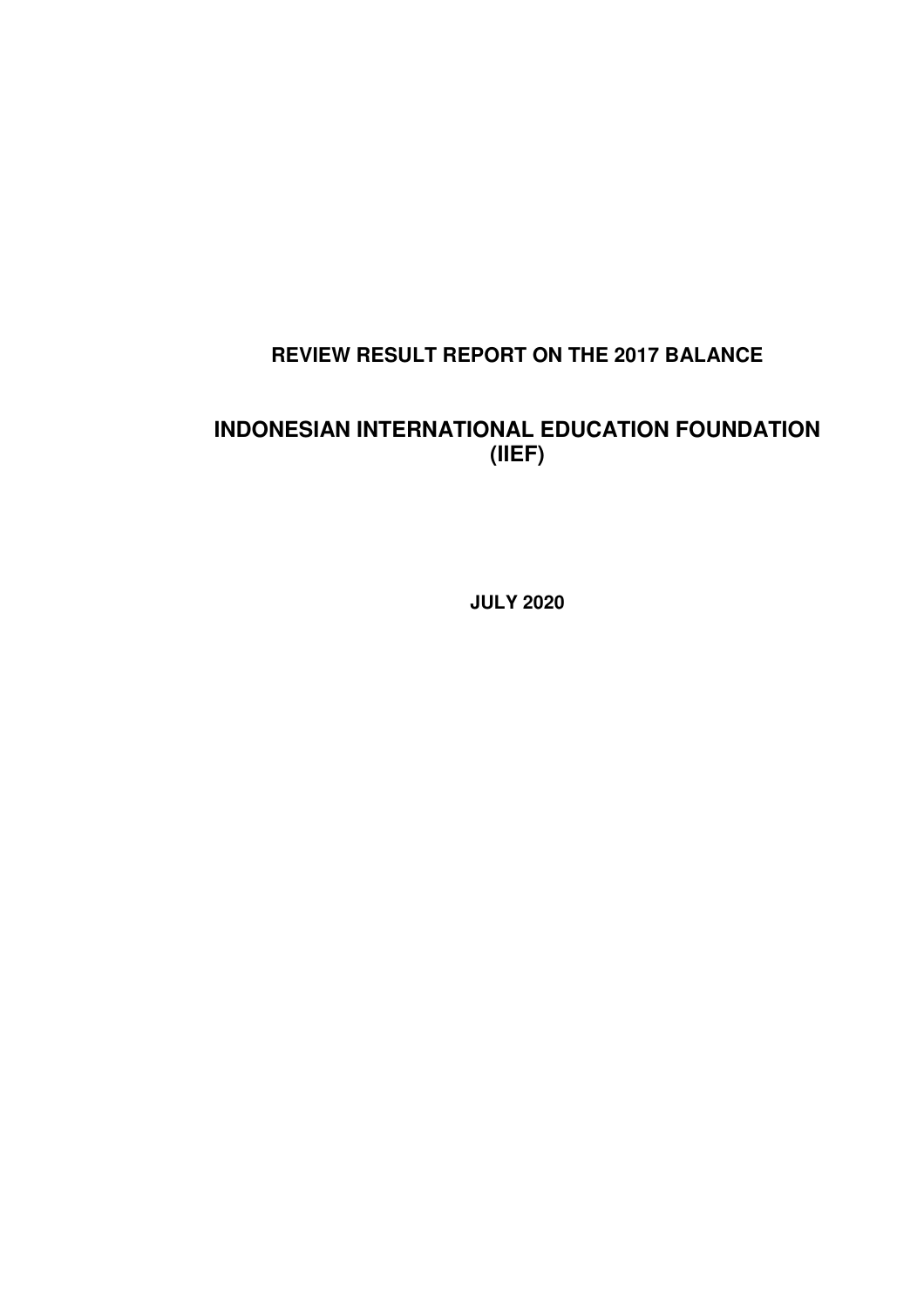## **TABLE OF CONTENTS**

| 1. | <b>INTRODUCTION</b>                 |    |
|----|-------------------------------------|----|
| 2. | <b>EXECUTIVE SUMMARY</b>            | 3  |
| 3. | DETAILED ISSUES AND RECOMMENDATIONS | 6  |
| 4. | <b>OTHERS</b>                       | 15 |
|    |                                     |    |

- EXHIBIT I : LIST OF TRANSACTIONS QUESTIONED BY AUDITOR
	- II : LIST OF INCOMPLETE SUPPORTING DOCUMENTS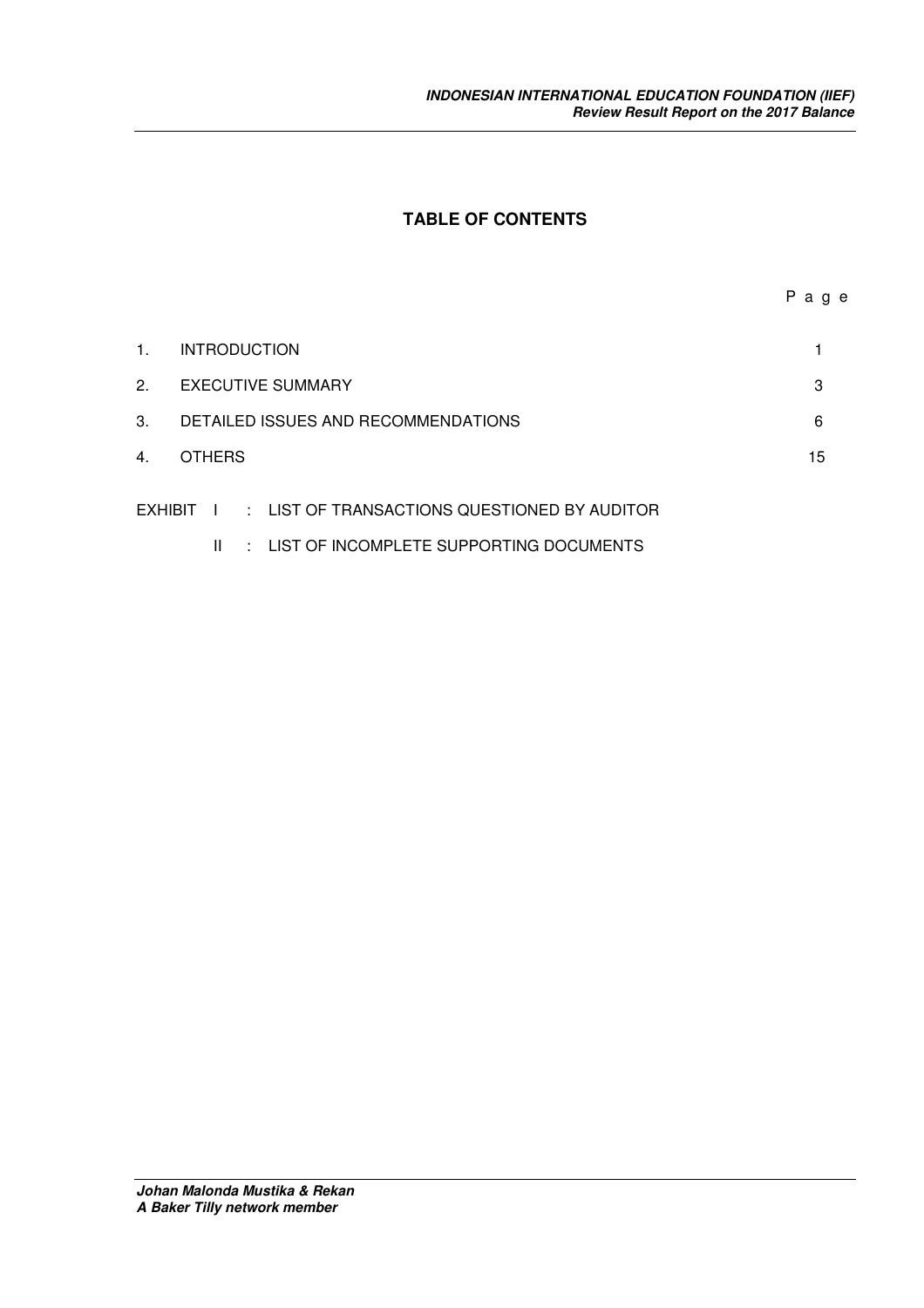#### **1. INTRODUCTION**

#### **1.1. General Description**

The International Education Foundation (IIEF) is a non-profit organization committed to promoting the development of Indonesian society through international education. Established in 1982, IIEF has expertise in Scholarship and Fellowship Management; Leadership Development; Educational Services; Institutional Capacity Building; and Testing and Certification.

IIEF works closely with government agencies, corporations, foundations, educational institutions, professional organizations, and other sponsors, both from Indonesia and abroad, to develop and manage programs covering domestic and foreign scholarships, short-term scholarships, travel grants, grants for professional development, internships, educational partnerships, and professional certification.

IIEF, which was originally a representative office of IIE in Indonesia, has become a Foundation as a legal entity in Indonesia since 2011. In 2018 IIEF hired a Public Accountant to audit their Financial Statements for the year ended 2017, however until 2020 the audit has not been final. When we audited for the year 2018, the beginning balance could not be used. We accepted the Agreed-Upon Procedure assignment to confirm the 2018 beginning balance (2017 ending balance).

#### **1.2. Scope of Service**

The scope of our assignment according to the agreed contract dated April 27, 2020 is as follows:

- 1. Examine the beginning balance of the accounts of the Financial Statements as of December 31, 2018.
- 2. Verify the accounting records of IIEF, including examinating the documentation for transaction vouchers, confirmations and reconciliations of bank accounts. We shall take 100 financial transaction samples randomly.

#### **1.3. Scope Limitation**

Our assignment did not include the Foundation's taxation.

#### **1.4. Methodology**

We reviewed the 2017 ending balance based on data provided by IIEF. Our approach was tailored to the data provided to us, which includes among others:

- Tracing and reviewing the 2017 transactions using the 2016 audited beginning balance.
- Sampling of 100 transactions.
- Conducting confirmations and reconciliations on bank accounts.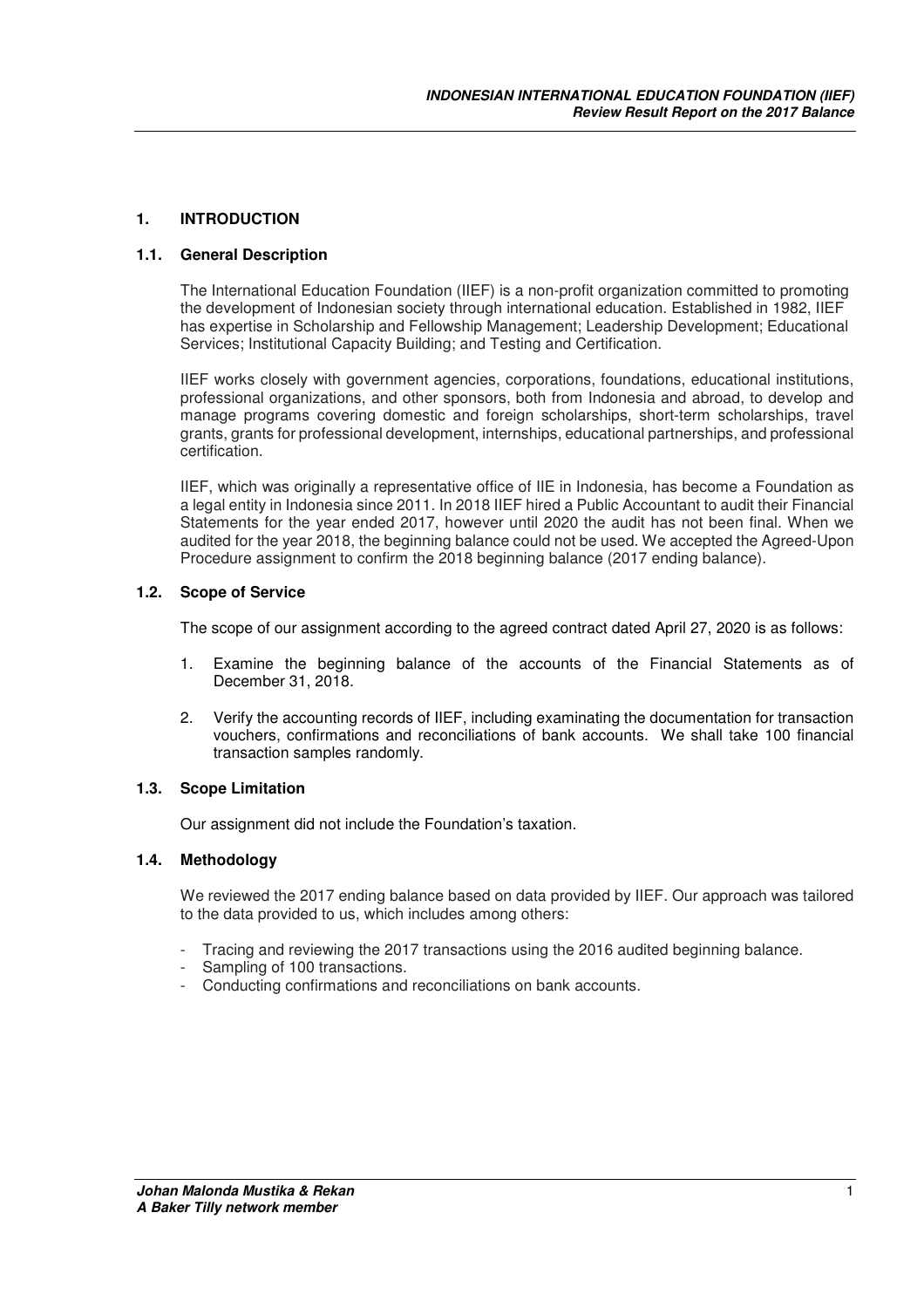#### 1.5. Acknowledgements

- The engagement team would like to thank the management and staff for their assistance and  $\sim$ support during the review;
- This Review Result Report is not intended for public interest and publication. This Review Result  $\ddot{\phantom{1}}$ Report is addressed to the related parties according to the assignment that has been agreed upon.

Very truly yours,

Jovita M. Lie, CPA Partner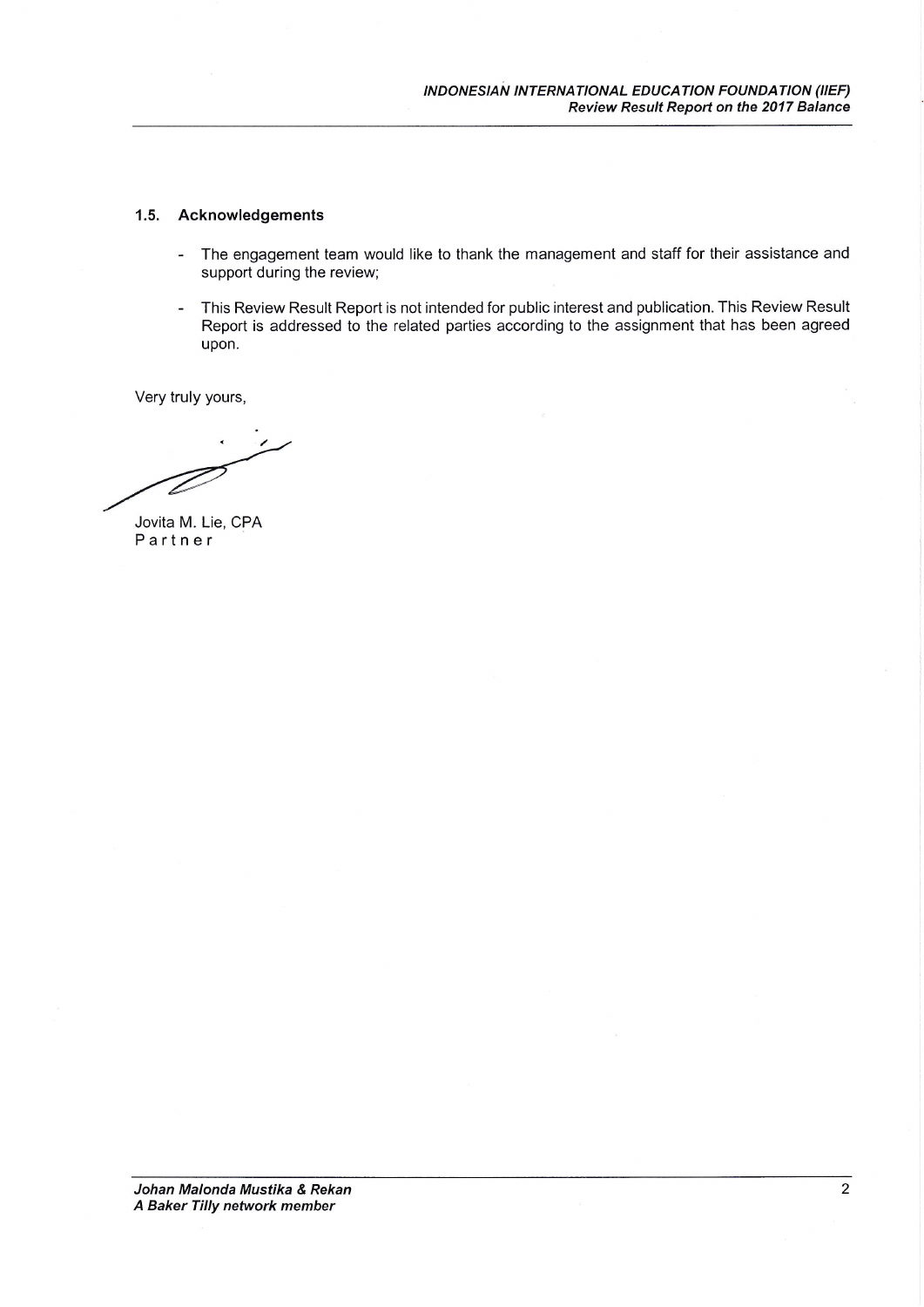#### **2. EXECUTIVE SUMMARY**

**2.1** For our review of the 2017 beginning balance of IIEF, we received data of the 2017 transaction mutations from IIEF, which were then added with the 2016 opening balance to become the 2017 ending balance which is the 2018 opening balance. From the results of the review of the 2017 transfers, we made adjustments to several accounts which in total affected the Statement of Activities for the year ended December 31, 2017 amounting to IDR 12,383,461,034 USD 582,330.90 (please see Adjustment Details on No. 3.1).

The balances at the end of 2017, which are the balances at the beginning of 2018, are as follows:

Financial Position of IIEF as of December 31, 2017

| Account |                                            | Audit Balance 2016+  |               | <b>Ending Balance 2017</b> |               |  |  |
|---------|--------------------------------------------|----------------------|---------------|----------------------------|---------------|--|--|
| Code    | <b>Description</b>                         | <b>Mutation 2017</b> |               | <b>After Adjustment</b>    |               |  |  |
|         |                                            | <b>IDR</b>           | <b>USD</b>    | IDR.                       | <b>USD</b>    |  |  |
| 101001  | CIMB Niaga - \$ Account IIEF               | 663,228,700          | 48,929.29     | 662,894,021                | 48,929.29     |  |  |
| 101003  | CIMB Niaga - Rp Account IIEF               | 1,836,311,124        | 133,320.04    | 1,836,311,124              | 135,541.12    |  |  |
| 101006  | Bridging Account-Cash and Cash Equivalent/ |                      |               |                            |               |  |  |
|         | Interproject                               | (1,411,570,550)      | (105, 934.00) | (1,449,081,739)            | (108, 693.80) |  |  |
| 101010  | Mandiri Account Rp-IIEF                    | 645,368,575          | 49,264.51     | 645,368,575                | 47,635.71     |  |  |
| 101011  | Bank Mandiri USD                           | 208,797,588          | 15,540.19     | 210,535,920                | 15,540.19     |  |  |
| 101012  | <b>Bridging Account/Interproject</b>       | (27, 478, 882)       | (2,310.42)    |                            |               |  |  |
| 102001  | Petty Cash - IIEF                          | 1,895,838            | 141.79        | 1,302,000                  | 96.10         |  |  |
| 102003  | Petty Cash - IIEF USD                      | 1,343,600            | 100.00        | 1,354,800                  | 100.00        |  |  |
| 120000  | Accounts Receivable - Billed               | 59,781,060           | 1,753.47      |                            |               |  |  |
| 120001  | Accounts Receivable - ITP Test - Billed    | 903,721,312          | 72,806.45     | 820,996,959                | 60,599.88     |  |  |
| 120002  | AR scoring ITP                             | 20,605,000           | 1,533.18      | 2,200,000                  | 162.39        |  |  |
| 120003  | Employee Loan Receivable                   | 19,473,183           | 1,448.14      | 19,473,183                 | 1,437.35      |  |  |
| 120004  | <b>Other Receivables</b>                   | 1,186,687            | 87.15         | 1,186,687                  | 87.59         |  |  |
| 120006  | Accounts Receivable Non ITP                |                      | 0.50          |                            | 0.50          |  |  |
| 120008  | Accounts Receivable IBT/TPO                | 1,811,372,624        | 134,700.25    | 1,801,457,093              | 132,968.49    |  |  |
| 120010  | AR to IIE PRESTASI 3                       | 153,715,594          | 11,429.59     | 154,848,085                | 11,429.59     |  |  |
| 120011  | Accounts Receivable Billed Program Non ITP | 1,636,187,641        | 121,741.34    | 1,634,070,208              | 120,613.39    |  |  |
| 124000  | Due from - Intercompany Receivables        | 5,301,666,993        | 373,914.88    | (6, 112, 674, 351)         | (469, 591.97) |  |  |
| 130000  | <b>Prepaid Rent</b>                        | 70,201,123           | 5,090.50      | 47,805,213                 | 3,528.58      |  |  |
| 130001  | Prepaid Insurance                          | 4,933,648            | 367.20        | 90,687,814                 | 6,693.82      |  |  |
| 130002  | Prepaid Others                             | 131,454,708          | 9,762.09      | 144,006,650                | 10,629.37     |  |  |
| 136004  | <b>Other Deposits</b>                      | 436,891,993          | 30,856.15     | 436,891,993                | 32,248.01     |  |  |
| 132000  | Advances                                   | 1,325,114,048        | 99,630.06     | 1,329,907,348              | 98,162.63     |  |  |
| 133000  | <b>ITP Book Inventory</b>                  | (564, 623, 948)      | (42, 121.57)  | 462,612,988                | 34,145.73     |  |  |
| 133003  | Other ETS Inventory                        | 1,243,970,131        | 93,344.66     | 286,128,747                | 21,119.66     |  |  |
| 136002  | <b>Prepaid Taxes</b>                       | 126,241,249          | 9,404.45      | 78,431,363                 | 5,789.15      |  |  |
| 136003  | Prepaid Taxes PPh 25                       | 455,883,302          | 33,800.68     |                            |               |  |  |
| 123002  | VAT- in                                    | (127,803,467)        | (9,526.82)    | 26,327,078                 | 1,943.24      |  |  |
| 150000  | <b>Fixed Assets</b>                        | 696,892,245          | 73,746.66     | 696,892,245                | 73,746.66     |  |  |
| 150001  | Renovation                                 | 1,030,000,000        | 80,892.41     | 1,030,000,000              | 80,892.41     |  |  |
| 150002  | CAR- Innova                                | 231,274,363          | 17,731.69     | 231,274,363                | 17,731.69     |  |  |
| 151000  | <b>Accumulated Depreciation</b>            | (620, 327, 412)      | (68, 985.19)  | (623, 746, 912)            | (68, 187.70)  |  |  |
| 151002  | Accumulated Depreciaton Car                | (79,500,562)         | (6,095.36)    | (79,500,562)               | (6,095.36)    |  |  |
| 151003  | Accumulated Depreciation of Renovation     | (607,700,000)        | (47, 756.82)  | (618,000,000)              | (48, 535.27)  |  |  |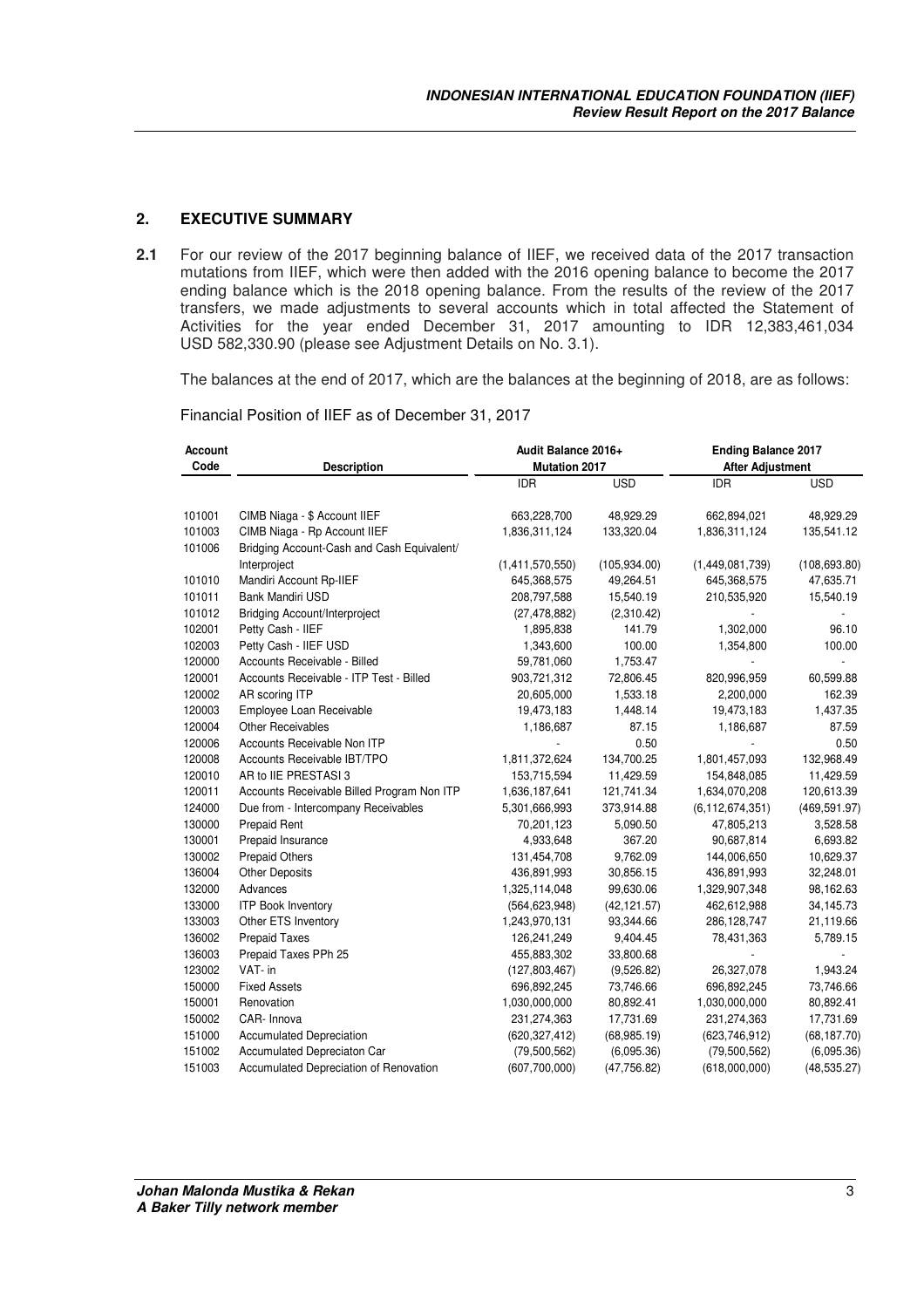| Account<br>Code | <b>Description</b>                       | Audit Balance 2016+<br><b>Mutation 2017</b> |               | <b>Ending Balance 2017</b><br><b>After Adjustment</b> |               |  |
|-----------------|------------------------------------------|---------------------------------------------|---------------|-------------------------------------------------------|---------------|--|
|                 |                                          | <b>IDR</b>                                  | <b>USD</b>    | <b>IDR</b>                                            | <b>USD</b>    |  |
| 170000          | Deferred Tax Asset                       | 346,650,160                                 | 25,800.08     |                                                       |               |  |
| 200000          | <b>Accounts Payable</b>                  |                                             | (7.22)        |                                                       |               |  |
| 200002          | Accounts Payable to IIE                  | (7,469,616,441)                             | (553, 013.49) | (8,220,265,393)                                       | (606, 751.21) |  |
| 200005          | Other Payables                           | (788, 748, 271)                             | (58, 418.33)  | (308, 731, 876)                                       | (22,788.00)   |  |
| 201001          | PPh Pasal 21 Tax Payable                 | (50, 619, 731)                              | (3,749.93)    | (13, 108, 542)                                        | (967.56)      |  |
| 201003          | PPh Pasal 4 (2) Tax Payable              | (68, 828, 876)                              | (5, 141.31)   | (68, 828, 876)                                        | (5,080.37)    |  |
| 201004          | PPh Pasal 23 Tax Payable                 | (223, 169)                                  |               | (223, 169)                                            | (16.47)       |  |
| 201005          | VAT-Out                                  | (450, 708, 221)                             | (33,695.75)   | (129, 261, 660)                                       | (9,541.01)    |  |
| 203000          | Corporate Income Tax Payable             |                                             |               | (142, 686, 518)                                       | (10,531.93)   |  |
| 204000          | <b>Accrued Expenses</b>                  | (378, 748, 050)                             | (28, 139.00)  | (99, 930, 623)                                        | (7,376.04)    |  |
| 212000          | Reserve for Severance Pay                | (4,627,397,744)                             | (344, 402.75) | (2,906,007,629)                                       | (214, 497.15) |  |
| 220000          | <b>Unearned Revenue</b>                  |                                             | 129.42        |                                                       |               |  |
| 220002          | <b>Advances Received</b>                 | (10, 135, 400)                              | (754.35)      |                                                       |               |  |
| 220003          | Unpplied Cash/Temporary Account          | (102, 458, 038)                             | (7,627.62)    | (4, 160, 300)                                         | (307.08)      |  |
| 220005          | ITP Customer Deposit (Unearned ITP)      | (50, 878, 635)                              | (3,767.04)    | (61, 014, 035)                                        | (4,503.15)    |  |
| 260100          | <b>Temporarily Restricted Net Assets</b> | (2, 141, 791, 373)                          | (142, 360.00) | 8,726,904,419                                         | 669,007.14    |  |
| 260300          | Program Net Assets                       | 214,996,283                                 | 16,538.79     | 228,129,537                                           | 16,350.97     |  |
|                 | Other Comprehensive Income               |                                             |               | (770,776,228)                                         | (63, 665.13)  |  |
|                 | Total                                    |                                             |               |                                                       |               |  |
|                 |                                          |                                             |               |                                                       |               |  |

## Financial Position of P2 Program

| Account<br>Code | <b>Description</b>                         | Audit Balance 2016+<br><b>Mutation 2017</b> |               | <b>Ending Balance 2017</b><br>(After Adjustment) |                  |  |
|-----------------|--------------------------------------------|---------------------------------------------|---------------|--------------------------------------------------|------------------|--|
|                 |                                            | <b>IDR</b>                                  | <b>USD</b>    | <b>IDR</b>                                       | <b>USD</b>       |  |
| 101013          | CIMB Niaga - USD Account Prestasi 2        | 6,526,256,370                               | 478,627.18    | 6,484,441,035                                    | 478,627.18       |  |
| 101014          | CIMB Niaga - Rp Account Prestasi 2         | 389,730,144                                 | 43,287.60     | 389,730,144                                      | 28,766.62        |  |
| 101012          | Bridging Account-Cash and Cash Equivalent/ |                                             |               |                                                  |                  |  |
|                 | Interproject                               | 1,411,570,550                               | 105,934.00    | 1,449,081,739                                    | 108,693.80       |  |
| 102002          | Petty Cash - PRESTASI                      |                                             | (1.85)        |                                                  |                  |  |
| 120000          | Accounts Receivable                        | 3,371,119,759                               | 240,051.17    | 1,318,411,698                                    | 97,314.12        |  |
| 120004          | <b>Other Receivables</b>                   | 131,629,000                                 | 9,846.84      |                                                  |                  |  |
| 123002          | VAT- in                                    | 193,075,897                                 | 14,423.21     |                                                  |                  |  |
| 132003          | <b>Travel Advances</b>                     |                                             | (10.29)       |                                                  |                  |  |
| 136004          | <b>Other Deposits</b>                      |                                             | (360.65)      |                                                  |                  |  |
| 200002          | Accounts Payable to IIE                    | (1,081,684,483)                             | (69, 235.14)  | (937, 997, 677)                                  | (69, 235.14)     |  |
| 201001          | PPH Pasal 21 Tax Payable                   | 38,332,983                                  | 2,900.11      |                                                  |                  |  |
| 201004          | PPh Pasal 23 Tax Payable                   | (2,537,115)                                 | (189.65)      |                                                  |                  |  |
| 201006          | PPh Pasal 21 Tax Payable-Consultant        | (1, 417, 948)                               | (105.62)      |                                                  |                  |  |
| 204000          | <b>Accrued Expenses</b>                    | (14,000,000)                                | (1,041.73)    | (14,000,000)                                     | (1,033.36)       |  |
| 230000          | Due to - Intercompany Liabilities          | 6,112,674,351                               | 123,418.10    | 6,112,674,351                                    | 469,591.97       |  |
| 260100          | <b>Temporarily Restricted Net Assets</b>   | (17,074,749,508)                            | (947, 543.30) | (14,802,341,290)                                 | (1, 112, 725.75) |  |
|                 | Total                                      |                                             |               |                                                  |                  |  |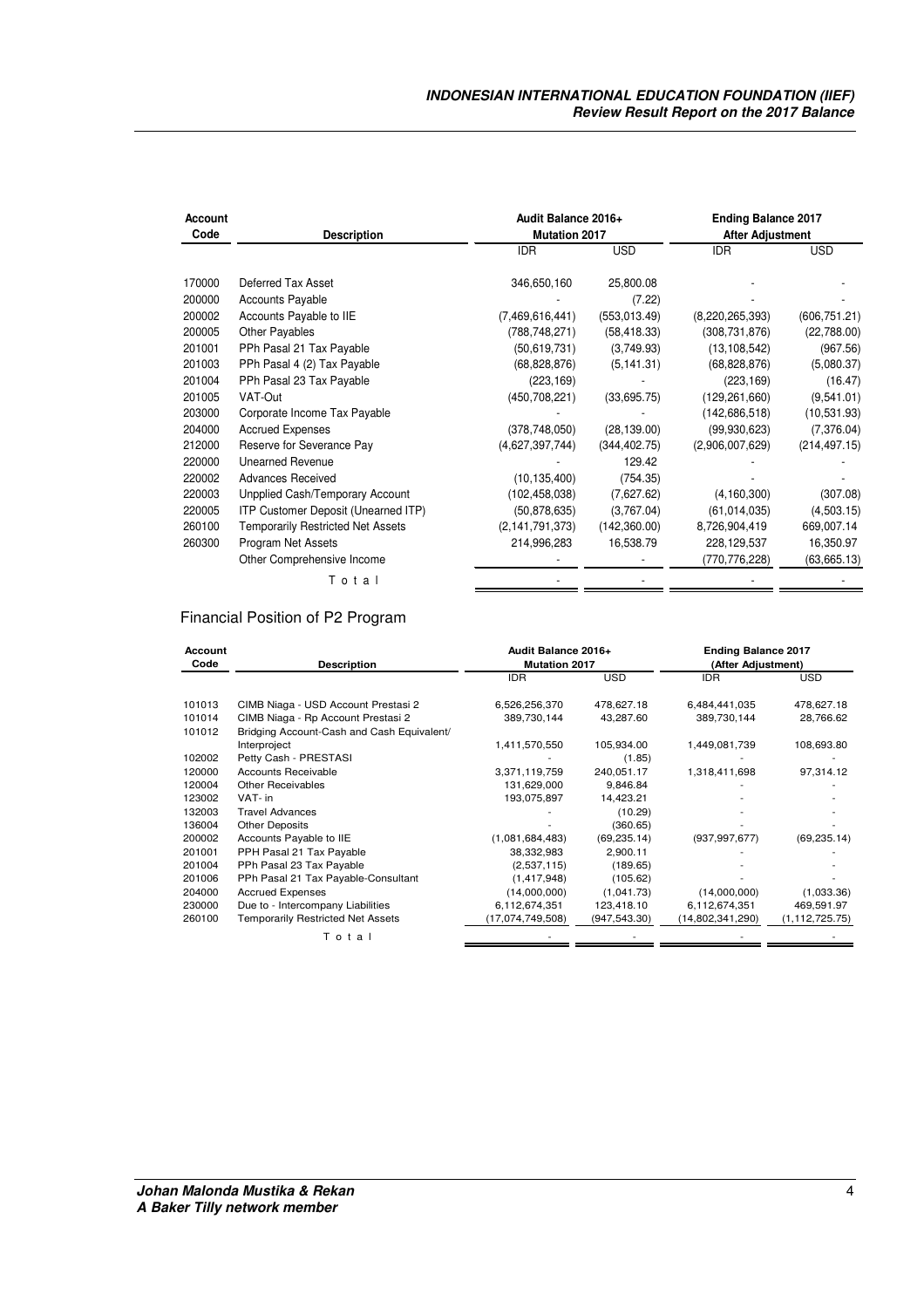Combined Financial Position as of December 31, 2017

|                                           | 2017            |               |
|-------------------------------------------|-----------------|---------------|
|                                           | IDR             | USD           |
| Cash on Hand and in Banks                 | 10,231,937,617  | 755,236.22    |
| Accounts Receivable                       | 5,752,643,913   | 424,612.80    |
| Inventory                                 | 748,741,736     | 55,265.39     |
| Refundable Deposits                       | 436,891,993     | 32,248.01     |
| <b>Prepaid Expenses</b>                   | 282,499,677     | 20,851.77     |
| Advances                                  | 1,329,907,348   | 98,162.64     |
| <b>Prepaid Taxes</b>                      | 104,758,441     | 7,732.39      |
| <b>Fixed Assets</b>                       | 636,919,134     | 49,552.43     |
| <b>Taxes Payable</b>                      | (354,108,765)   | (26,137.34)   |
| <b>Accrued Expenses</b>                   | (113.930.623)   | (8,409.40)    |
| <b>Accounts Payable</b>                   | (308,731,876)   | (22,788.00)   |
| Unearned Revenues                         | (65, 174, 335)  | (4,810.23)    |
| Accounts Payable to IIE                   | (9,158,263,070) | (675, 986.35) |
| <b>Estimated Post-Employment Benefits</b> | (2,906,007,628) | (214, 497.15) |
| <b>Net Assets</b>                         | (6,618,083,562) | (491,032.77)  |
| <b>Total Net Assets</b>                   |                 |               |

#### **2.2 Transaction Sampling**

Based on our review on 100 transaction samples, we noted that 6 transactions with a total amount of IDR 648,439,697 (USD 48,967.50) were without supporting documents and 11 transactions with a total amount of IDR 8,178,941,171 (USD 612,907.70) were with incomplete supporting documents as follows:

|                                                  | <b>Transaction Tested</b> |                | <b>Transaction Amount</b> |            | No Supporting Document |            | Amount of Incomplete<br><b>Supporting Document</b> |            |
|--------------------------------------------------|---------------------------|----------------|---------------------------|------------|------------------------|------------|----------------------------------------------------|------------|
| Cost Item                                        | Total<br>Sampling         | Questioned     | <b>IDR</b>                | <b>USD</b> | <b>IDR</b>             | <b>USD</b> | <b>IDR</b>                                         | <b>USD</b> |
| 101001 CIMB Niaga - \$ Account IIEF              | 3                         |                | 4,396,330,734             | 329.137.28 |                        |            |                                                    |            |
| 101003 CIMB Niaga - Rp Account IIEF              | 3                         |                | 4,847,702,021             | 361,932.74 |                        |            |                                                    |            |
| 101006 Bridge Account-Cash and Cash Equivalent   |                           | ٠              | 1,411,570,550             | 105.934.00 |                        |            |                                                    |            |
| 101010 Mandiri Account Rp-IIEF                   | 3                         | ٠              | 2,898,728,000             | 216,262.56 |                        |            |                                                    |            |
| 101012 Bridge Account                            | 3                         | ٠              | 3,100,170,000             | 237,000.00 |                        |            |                                                    |            |
| 101013 CIMB Niaga - USD Account Prestasi 2       | 4                         |                | 7,943,162,773             | 596,385.05 |                        |            |                                                    |            |
| 101014 CIMB Niaga - Rp Account Prestasi 2        | 3                         |                | 948,879,312               | 71,021.58  |                        |            | 224.879.312                                        | 16,676.26  |
| 102001 Petty Cash - IIEF                         |                           |                | 1.479.500                 | 111.09     |                        |            |                                                    |            |
| 120000 Accounts Receivable - Billed              | 8                         |                | 160.869.000               | 12.074.19  | 11,700,000             | 877.00     |                                                    |            |
| 120001 Accounts Receivable - ITP Test - Billed   | 3                         |                | 871.799.060               | 64.543.21  |                        |            |                                                    |            |
| 120003 Employee Loan Receivable                  |                           |                | 5,425,125                 | 407.41     |                        |            |                                                    |            |
| 120004 Other Receivable                          | 3                         |                | 64,551,267                | 4,832.32   | 11, 191, 267           | 838.61     |                                                    |            |
| 120008 Account Receivables IBT/TPO               | 3                         | $\overline{2}$ | 651,130,105               | 48.670.71  |                        |            | 139.058.274                                        | 10.238.42  |
| 120010 AR to IIE PRESTASI 3                      |                           |                | 135.966.600               | 10.051.50  |                        |            |                                                    |            |
| 120011 Account Receivable Billed Program Non ITP | 5                         | 1              | 1,233,007,700             | 91,125.39  |                        |            |                                                    |            |
| 124000 Due from - Intercompany Receivables       | $\overline{c}$            | 2              | 777,975,037               | 58,516.17  |                        | ٠          | 777.975.037                                        | 58,516.17  |
| 130000 Prepaid Rent                              | $\overline{c}$            |                | 208.417.325               | 15.647.24  |                        |            |                                                    |            |
| 130001 Prepaid Insurance                         |                           |                | 5,275,000                 | 391.18     |                        |            |                                                    |            |
| 132000 Advances                                  | 16                        |                | 274,406,355               | 20,512.40  |                        |            |                                                    |            |
| 133000 ITP Book Inventory                        | $\overline{c}$            |                | 342,497,480               | 25,684.00  |                        |            | 188,594,672                                        | 14,128.38  |
| 133003 Other ETS Inventory                       | $\overline{c}$            |                | 998,096,000               | 74,900.00  |                        |            | 962,398,125                                        | 72,225.00  |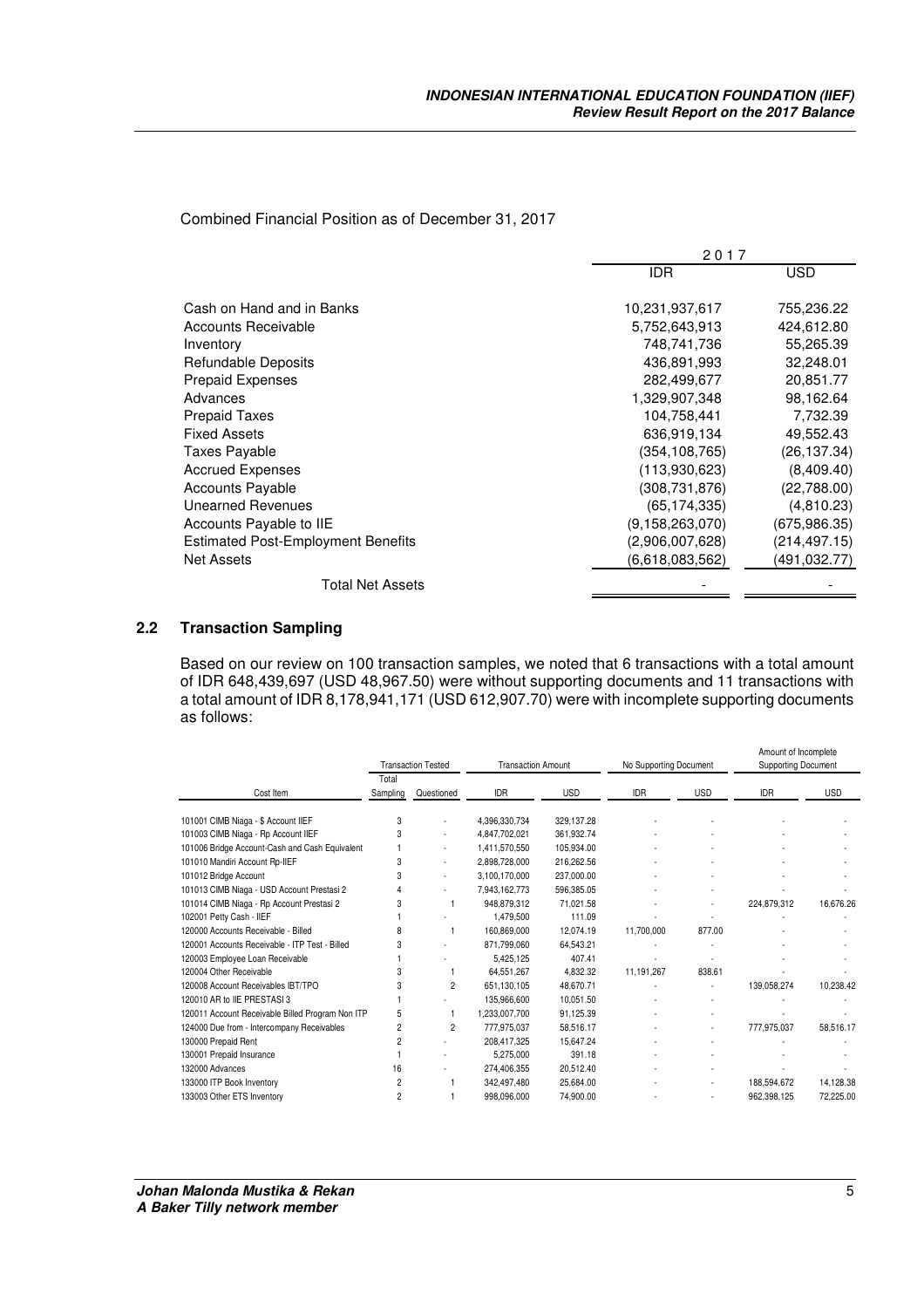|                                               | <b>Transaction Tested</b> |            |                | <b>Transaction Amount</b> |             | No Supporting Document |               | Amount of Incomplete<br><b>Supporting Document</b> |  |
|-----------------------------------------------|---------------------------|------------|----------------|---------------------------|-------------|------------------------|---------------|----------------------------------------------------|--|
| Cost Item                                     | Total<br>Sampling         | Questioned | IDR            | <b>USD</b>                | IDR         | <b>USD</b>             | IDR           | <b>USD</b>                                         |  |
| 136003 Prepaid Taxes Pph 25                   |                           |            | 40,313,784     | 3,025.65                  |             |                        |               |                                                    |  |
| 136004 Other Deposits                         |                           |            | 354,484,082    | 28,618.43                 | 159,600,000 | 12,236.45              | 62,060,000    | 4,597.00                                           |  |
| 151002 Accumulated Depreciaton Car            |                           |            | 2,409,108      | 184.71                    |             |                        |               |                                                    |  |
| 151003 Accumulated Depreciation of Renovation |                           |            | 16,308,333     | 1,283.31                  |             |                        |               |                                                    |  |
| 200000 Accounts Payable                       |                           |            | 8,503,500      | 638.50                    |             |                        |               |                                                    |  |
| 200002 Account Payable to IIE                 | 3                         | 3          | 5,823,975,751  | 436,526.47                |             |                        | 5,823,975,751 | 436,526.47                                         |  |
| 200005 Other payable                          | 2                         |            | 544,226,564    | 40,232.61                 |             |                        |               |                                                    |  |
| 201005 VAT-Out                                |                           |            | 18,592,000     | 1,394.51                  |             |                        |               |                                                    |  |
| 204000 Accrued Expenses                       |                           |            | 169,930,623    | 12,573.06                 | 70,000,000  | 5,185.57               |               |                                                    |  |
| 220000 Unearned Revenue                       |                           |            | 97,263,936     | 7,368.48                  | 97,263,936  | 7,368.48               |               |                                                    |  |
| 220003 Unpplied Cash                          |                           |            | 4,190,000      | 314.61                    |             |                        |               |                                                    |  |
| 220005 ITP Customer Deposit (ITP Unearned)    |                           |            | 181,316,100    | 13,509.98                 |             |                        |               |                                                    |  |
| 230000 Due to - Intercompany Liabilities      |                           |            | 298,684,494    | 22,461.39                 | 298,684,494 | 22,461.39              |               |                                                    |  |
| 260100 Temporarily Restricted Net Assets      |                           |            | 347,352,862    | 36,562.75                 |             |                        |               |                                                    |  |
| 260300 Program Net Assets                     |                           |            | 1,050,000      | 77.54                     |             |                        |               |                                                    |  |
| 302210 Medical                                |                           |            | 27,075,255     | 2,005.32                  |             |                        |               |                                                    |  |
| Total                                         | 100                       | 17         | 39,213,115,337 | 2,951,917.34              | 648,439,697 | 48,967.50              | 8,178,941,171 | 612,907.70                                         |  |

#### **3. DETAILED REVIEW RESULTS**

Based on data and information from the Foundation's Leaders and Officials, we have obtained information on the 2017 mutations.

We made several adjustments due to the exchange rate at the end of 2017, wrong classification of account or Project ID, 2017 reverse journal and several adjustments related to the 2017 and 2016 transactions.

#### **3.1 LIST OF ADJUSTMENTS**

#### **December 31, 2017**

The adjustments are as follows:

|     |                                                                                                                                                                         |             | <b>IDR</b><br><b>USD</b> |         |           | Efect to R/E |            |            |            |
|-----|-------------------------------------------------------------------------------------------------------------------------------------------------------------------------|-------------|--------------------------|---------|-----------|--------------|------------|------------|------------|
| No. | Decription                                                                                                                                                              | Account No. | Debit                    | Credit  | Debit     | Credit       | Project ID | <b>IDR</b> | <b>USD</b> |
|     |                                                                                                                                                                         |             |                          |         |           |              |            |            |            |
|     | CIMB Niaga - Rp Account IIEF                                                                                                                                            | 101003      |                          |         | 2,221.08  |              | X981554    |            |            |
|     | Foreign Exchange Variance                                                                                                                                               | 393860      |                          | ٠       |           | 2,221.08     | X981554    |            | (2,221.08) |
|     | Foreign Exchange Variance                                                                                                                                               | 393860      |                          |         | 14,520.98 |              | X981554    |            | 14,520.98  |
|     | CIMB Niaga - Rp Account Prestasi 2                                                                                                                                      | 101014      |                          |         |           | 14,520.98    | X981554    |            |            |
|     | Foreign Exchange Variance                                                                                                                                               | 393860      | ٠                        |         | 1,628.80  |              | X981554    |            | 1,628.80   |
|     | Mandiri Account Rp-IIEF                                                                                                                                                 | 101010      |                          | ٠       |           | 1.628.80     | X981554    |            |            |
|     | Foreign Exchange Variance                                                                                                                                               | 393860      | ٠                        |         | 1.86      |              | X981554    |            | 1.86       |
|     | Petty Cash - IIEF                                                                                                                                                       | 102001      |                          |         |           | 1.86         | X981554    |            |            |
| 5   | Program Net Assets                                                                                                                                                      | 260300      | 593,818                  |         | 43.83     |              | X981554    | 593,818    | 43.83      |
|     | Petty Cash - IIEF                                                                                                                                                       | 102001      |                          | 593,818 |           | 43.83        | X981554    |            |            |
| 6   | Petty Cash - PRESTASI                                                                                                                                                   | 102002      |                          |         | 1.85      |              | U000052    |            |            |
|     | Foreign Exchange Variance                                                                                                                                               | 393860      |                          |         |           | 1.85         | U000052    |            | (1.85)     |
|     | Adjustment due to the exchange rate of Bank Indonesia Middle Rate as of December 31, 2017 and adjustment due to Cash on Hand incurred from the 2016 unrecorded and over |             |                          |         |           |              |            |            |            |
|     | recorded transactions                                                                                                                                                   |             |                          |         |           |              |            |            |            |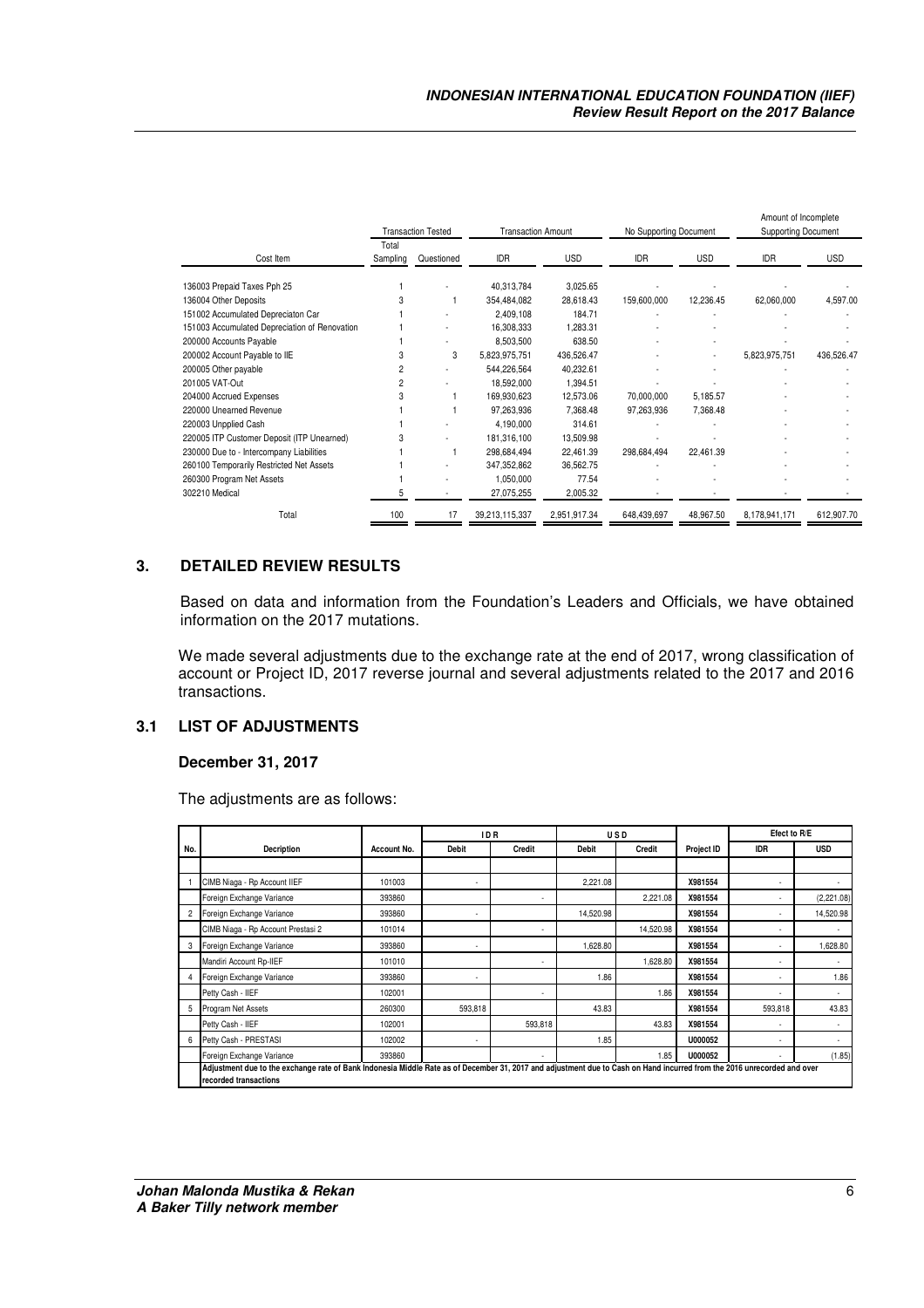|     |                                                                                                                                                                                                       |             | ID R          |               |              | USD           |            | Efect to R/E             |                          |
|-----|-------------------------------------------------------------------------------------------------------------------------------------------------------------------------------------------------------|-------------|---------------|---------------|--------------|---------------|------------|--------------------------|--------------------------|
| No. | <b>Decription</b>                                                                                                                                                                                     | Account No. | Debit         | Credit        | <b>Debit</b> | <b>Credit</b> | Project ID | <b>IDR</b>               | <b>USD</b>               |
|     |                                                                                                                                                                                                       |             |               |               |              |               |            |                          |                          |
| 7   | Foreign Exchange Variance                                                                                                                                                                             | 393860      | 334,679       |               | ×,           |               | X981554    | 334,679                  |                          |
|     | CIMB Niaga - USD Account                                                                                                                                                                              | 101001      |               | 334,679       |              |               | X981554    |                          |                          |
| 8   | Foreign Exchange Variance                                                                                                                                                                             | 393860      | 41,815,335    |               |              |               | X981554    | 41,815,335               |                          |
|     | CIMB Niaga - USD Account Prestasi 2                                                                                                                                                                   | 101013      |               | 41,815,335    |              |               | X981554    |                          |                          |
| 9   | Bank Mandiri USD                                                                                                                                                                                      | 101011      | 1,738,332     |               |              |               | X981554    |                          |                          |
|     | Foreign Exchange Variance                                                                                                                                                                             | 393860      |               | 1,738,332     |              |               | X981554    | (1,738,332)              |                          |
| 10  | Foreign Exchange Variance                                                                                                                                                                             | 393860      | 20            |               |              |               | X981554    | 20                       |                          |
|     | Petty Cash - IIEF                                                                                                                                                                                     | 102001      |               | 20            |              |               | X981554    |                          |                          |
| 11  | Petty Cash - IIEF USD                                                                                                                                                                                 | 102003      | 11,200        |               | ×            |               | X981554    |                          |                          |
|     | Foreign Exchange Variance                                                                                                                                                                             | 393860      |               | 11,200        |              |               | X981554    | (11, 200)                |                          |
| 12  | <b>Bridge Account</b>                                                                                                                                                                                 | 101012      | 27,478,882    |               | 2,310.42     |               | R139001    |                          |                          |
|     | Realized Gain (Loss) - UR                                                                                                                                                                             | 840430      |               | 27,478,882    |              | 2,310.42      | K150000    | (27, 478, 882)           | (2,310.42)               |
|     | Reverse Journal JV 1231/IV/2017                                                                                                                                                                       |             |               |               |              |               |            |                          |                          |
|     | 13 ITP Book Inventory                                                                                                                                                                                 | 133000      | 36,381,060    |               |              |               | X981554    |                          |                          |
|     | Accounts Receivable - Billed                                                                                                                                                                          | 120000      |               | 36,381,060    |              |               | X981554    |                          |                          |
|     | Reverse Journal JV 2663/XII/2017                                                                                                                                                                      |             |               |               |              |               |            |                          |                          |
| 14  | Accounts Receivable - ITP Test - Billed                                                                                                                                                               | 120001      | 23,400,000    |               | 1,753.46     |               | R139001    |                          |                          |
|     | Accounts Receivable - Billed                                                                                                                                                                          | 120000      |               | 23,400,000    |              | 1,753.46      | R139001    |                          |                          |
|     | Adjustment due to wrong journal entry JV/1510/VIII?2017 and reverse journal JV 2663/XII/2017 and wrong journal entry JV 1661/IX/2017, this journal was to record ITP Toefl sales                      |             |               |               |              |               |            |                          |                          |
|     | however wrong account to AR Billed and JV 2438/XII/2017 was to reverse JV 1661/IX/2017                                                                                                                |             |               |               |              |               |            |                          |                          |
| 15  | <b>Accounts Receivable</b>                                                                                                                                                                            | 120000      | 21,935,624    |               | 20.23        |               | X981554    |                          |                          |
|     | Foreign Exchange Variance                                                                                                                                                                             | 393860      |               | 21,935,624    |              | 20.23         | X981554    | (21, 935, 624)           | (20.23)                  |
| 16  | <b>Accounts Receivable</b>                                                                                                                                                                            | 120000      | 131,629,000   |               | 9,860.81     |               | U000052    |                          |                          |
|     | Other Receivable                                                                                                                                                                                      | 120004      |               | 131,629,000   |              | 9.860.81      | U000052    |                          |                          |
|     | Reclass Journal and adjustment due to the exchange rate of Bank Indonesia Middle Rate as of December 31, 2017                                                                                         |             |               |               |              |               |            |                          |                          |
| 17  | Beginning Balance, Restricted - PRESTASI                                                                                                                                                              | 260100      | 2,206,272,685 |               | 152,618.09   |               | U000052    | 2,206,272,685            | 152,618.09               |
|     | <b>Accounts Receivable</b>                                                                                                                                                                            | 120000      |               | 2,206,272,685 |              | 152,618.09    | U000052    |                          |                          |
|     | Adjustment due to WP IDR dan USD 2017 - to Zero balance the Previous AR                                                                                                                               |             |               |               |              |               |            |                          |                          |
| 18  | Accounts Receivable - ITP Test - Billed                                                                                                                                                               | 120001      | 800,000       |               | 59.33        |               | R139001    |                          |                          |
|     | AR scoring ITP                                                                                                                                                                                        | 120002      |               | 800,000       |              | 59.33         | R139001    |                          |                          |
| 19  | <b>Unpplied Cash</b>                                                                                                                                                                                  | 220003      | 100,635,938   |               | 7,490.02     |               | R139001    |                          |                          |
|     | Accounts Receivable - ITP Test - Billed                                                                                                                                                               | 120001      |               | 100,635,938   |              | 7,490.02      | R139001    | ÷.                       |                          |
| 20  | Accounts Receivable - ITP Test - Billed                                                                                                                                                               | 120001      | 2,191,200     |               | 162.49       |               | R139001    |                          |                          |
|     | <b>Unpplied Cash</b>                                                                                                                                                                                  | 220003      |               | 2,191,200     |              | 162.49        | R139001    |                          |                          |
| 21  | AR scoring ITP                                                                                                                                                                                        | 120002      | 2,200,000     |               | 162.64       |               | R139001    |                          |                          |
|     | Accounts Receivable - ITP Test - Billed                                                                                                                                                               | 120001      |               | 2,200,000     |              | 162.64        | R139001    |                          |                          |
| 22  | Foreign Exchange Variance                                                                                                                                                                             | 393860      | 6,279,615     |               | 6,529.19     |               | X981554    | 6,279,615                | 6,529.19                 |
|     | Accounts Receivable - ITP Test - Billed                                                                                                                                                               | 120001      |               | 6,279,615     |              | 6,529.19      | X981554    |                          |                          |
|     | Adjustment due to wrong journal entry with the Unapplied Cash account and AR ITP Scoring and Account Receivable Billed and the exchange rate of Bank Indonesia Middle Rate as of<br>December 31, 2017 |             |               |               |              |               |            |                          |                          |
| 23  | Other Receivable                                                                                                                                                                                      | 120004      |               |               | 13.97        |               | X981554    |                          |                          |
|     | Foreign Exchange Variance                                                                                                                                                                             | 393860      |               |               |              | 13.97         | X981554    |                          | (13.97)                  |
|     | Adjustment due to the exchange rate of Bank Indonesia Middle Rate as of December 31, 2017                                                                                                             |             |               |               |              |               |            |                          |                          |
| 24  | Beginning Balance, Restricted - IIEF                                                                                                                                                                  | 260100      | 19,805,000    |               | 1,475.38     |               | R139001    | 19,805,000               | 1,475.38                 |
|     | AR Scoring ITP                                                                                                                                                                                        | 120002      |               | 19,805,000    |              | 1,475.38      | R139001    |                          |                          |
| 25  | AR Scoring ITP                                                                                                                                                                                        | 120002      | ×,            |               | 1.28         |               | X981554    | $\overline{\phantom{a}}$ | $\overline{\phantom{a}}$ |
|     | Foreign Exchange Variance                                                                                                                                                                             | 393860      |               |               |              | 1.28          | X981554    |                          | (1.28)                   |
|     | To Adjust the AR Scoring ITP balance to AR Scoring balance based on 2017 Monitoring and Adjustment due to the Exchange                                                                                |             |               |               |              |               |            |                          |                          |
| 26  | Foreign Exchange Variance                                                                                                                                                                             | 393860      | 9,915,531     |               |              |               | X981554    | 9,915,531                | ÷.                       |
|     | Account Receivables IBT/TPO                                                                                                                                                                           | 120008      |               | 9,915,531     |              |               | X981554    |                          | $\overline{\phantom{a}}$ |
|     | Adjustment due to the exchange rate of Bank Indonesia Middle Rate as of December 31, 2017                                                                                                             |             |               |               |              |               |            |                          |                          |
| 27  | AR to IIE PRESTASI 3                                                                                                                                                                                  | 120010      | 1,132,491     |               |              |               | X981554    |                          | ÷.                       |
|     | Foreign Exchange Variance                                                                                                                                                                             | 393860      |               | 1,132,491     |              |               | X981554    | (1, 132, 491)            | $\sim$                   |
|     | Adjustment due to the exchange rate of Bank Indonesia Middle Rate as of December 31, 2017                                                                                                             |             |               |               |              |               |            |                          |                          |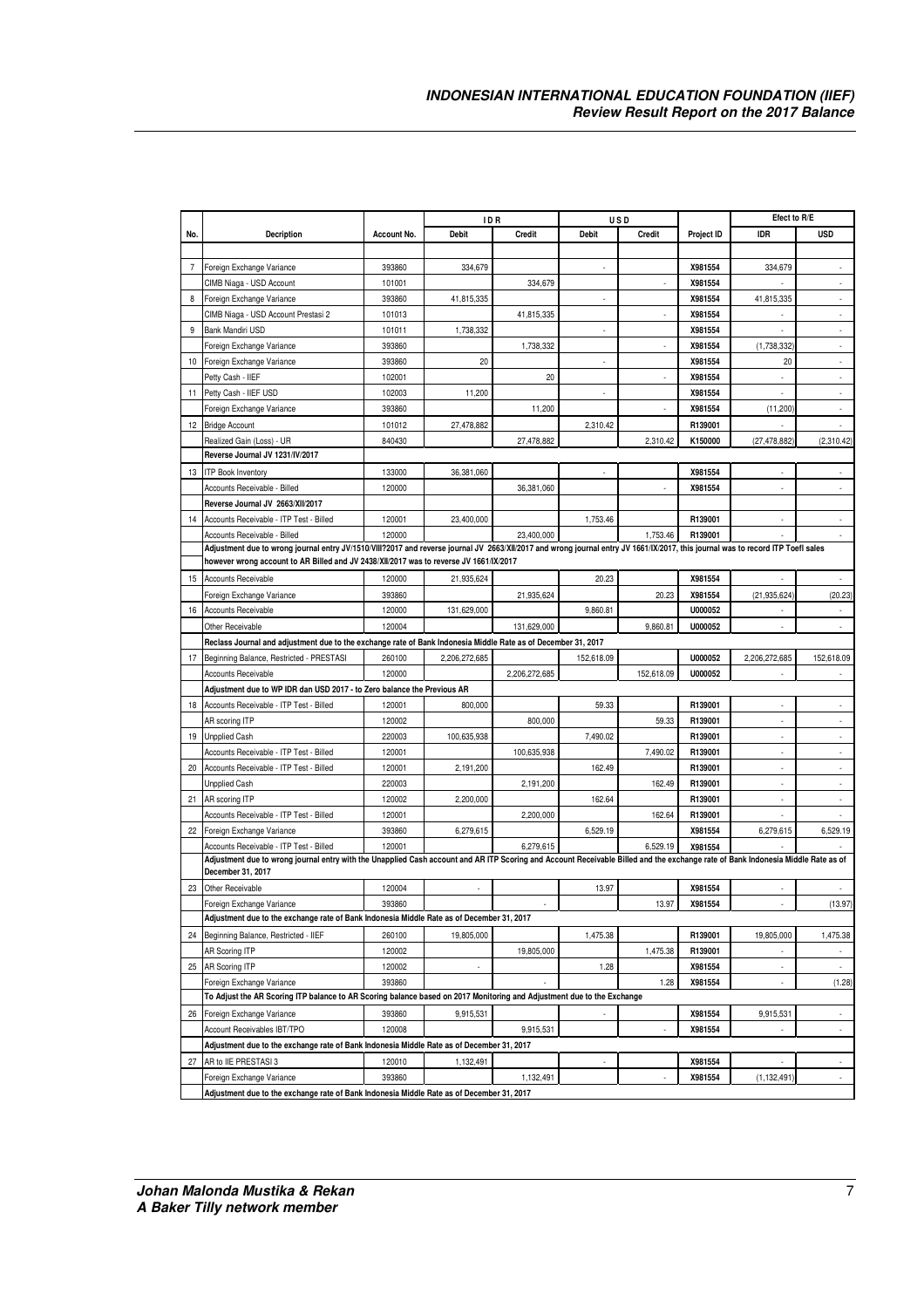|     |                                                                                                                                                                                      |             | ID R                     |                          |              | USD           |            | Efect to R/E             |             |
|-----|--------------------------------------------------------------------------------------------------------------------------------------------------------------------------------------|-------------|--------------------------|--------------------------|--------------|---------------|------------|--------------------------|-------------|
| No. | <b>Decription</b>                                                                                                                                                                    | Account No. | Debit                    | <b>Credit</b>            | <b>Debit</b> | <b>Credit</b> | Project ID | <b>IDR</b>               | <b>USD</b>  |
|     |                                                                                                                                                                                      |             |                          |                          |              |               |            |                          |             |
| 28  | Admin Third Party - Revenue                                                                                                                                                          | 792229      | 14,002,107               |                          | 1,051.37     |               | U525003    | 14,002,107               | 1,051.37    |
|     | Account Receivable Billed Program Non ITP                                                                                                                                            | 120011      |                          | 14,002,107               |              | 1,051.37      | U525003    |                          |             |
| 29  | Foreign Exchange Variance                                                                                                                                                            | 393860      | 717,440                  |                          | 76.58        |               | X981554    | 717,440                  | 76.58       |
|     | Account Receivable Billed Program Non ITP                                                                                                                                            | 120011      |                          | 717,440                  |              | 76.58         | X981554    |                          | ×,          |
| 30  | Account Receivable Billed Program Non ITP                                                                                                                                            | 120011      | 12,602,114               |                          |              |               | X981554    |                          |             |
|     | Foreign Exchange Variance                                                                                                                                                            | 393860      |                          | 12,602,114               |              |               | X981554    | (12,602,114)             |             |
|     | Adjustment related to double journal of lease transaction from JAPRI JV 2443/XII/2017 and JV 2222/XII/2017 amounting to IDR 14,002,107 (USD 1,051.37) and adjustment due to the      |             |                          |                          |              |               |            |                          |             |
|     | exchange rate from several transactions and Bank Indonesia Middle Rate as of December 31, 2017                                                                                       |             |                          |                          |              |               |            |                          |             |
| 31  | Foreign Exchange Variance                                                                                                                                                            | 393860      |                          |                          | 10.79        |               | X981554    |                          | 10.79       |
|     | Employee Loan Receivable                                                                                                                                                             | 120003      |                          |                          |              | 10.79         | X981554    |                          |             |
|     | Adjustment due to the exchange rate of Bank Indonesia Middle Rate as of December 31, 2017                                                                                            |             |                          |                          |              |               |            |                          |             |
| 32  | Other Receivable                                                                                                                                                                     | 120004      |                          |                          | 0.44         |               | X981554    |                          |             |
|     | Foreign Exchange Variance                                                                                                                                                            | 393860      |                          | ä,                       |              | 0.44          | X981554    |                          | (0.44)      |
| 33  | Foreign Exchange Variance                                                                                                                                                            | 393860      | $\overline{\phantom{a}}$ |                          | 1,731.76     |               | X981554    |                          | 1,731.76    |
|     | Other Receivable                                                                                                                                                                     | 120008      |                          |                          |              | 1,731.76      | X981554    |                          |             |
|     | Adjustment due to the exchange rate from the transaction and of Bank Indonesia Middle Rate as of December 31, 2017                                                                   |             |                          |                          |              |               |            |                          |             |
| 34  | Foreign Exchange Variance                                                                                                                                                            | 393860      |                          |                          | 346,173.87   |               | X981554    |                          | 346,173.87  |
|     | Due from - Intercompany Receivables                                                                                                                                                  | 124000      |                          |                          |              | 346,173.87    | X981554    |                          |             |
|     | Adjustment due to the exchange rate of Bank Indonesia Middle Rate as of December 31, 2017                                                                                            |             |                          |                          |              |               |            |                          |             |
| 35  | Foreign Exchange Variance                                                                                                                                                            | 393860      | 22,395,910               |                          | 1,561.92     |               | X981554    | 22,395,910               | 1,561.92    |
|     | Prepaid Rent                                                                                                                                                                         | 130000      |                          | 22,395,910               |              | 1,561.92      | X981554    |                          |             |
|     | Adjustment due to the exchange rate of Bank Indoneisa Middle Rate as of December 31, 2017                                                                                            |             |                          |                          |              |               |            |                          |             |
| 36  | Prepaid Insurance                                                                                                                                                                    | 130001      | 90,687,814               |                          | 6,797.95     |               | X000061    |                          |             |
|     | Insurance Expense                                                                                                                                                                    | 393830      |                          | 90,687,814               |              | 6,797.95      | X000061    | (90,687,814)             | (6,797.95)  |
| 37  | Insurance Expense                                                                                                                                                                    | 393830      | 4,933,648                |                          | 367.20       |               | X981554    | 4,933,648                | 367.20      |
|     | Prepaid Insurance                                                                                                                                                                    | 130001      |                          | 4,933,648                |              | 367.20        | X981554    |                          |             |
| 38  | Foreign Exchange Variance                                                                                                                                                            | 393860      |                          |                          | 104.14       |               | X981554    |                          | 104.14      |
|     | Prepaid Insurance                                                                                                                                                                    | 130001      |                          |                          |              | 104.14        | X981554    |                          |             |
|     | Correction journal such as journal to record prepaid expense 2016 which has been expensed in 2017 amounting to IDR 4,933,648 (USD 367.20) and journal to record prepaid expense      |             |                          |                          |              |               |            |                          |             |
|     | 2017 amounting to IDR 90,687,813.75 (USD 6,797.95) and adjustment due to the exchange rate of Bank Indonesia Middle Rate as of December 31, 2017                                     |             |                          |                          |              |               |            |                          |             |
| 39  | <b>Prepaid Others</b>                                                                                                                                                                | 130002      | 2,331,957                |                          | 130.60       |               | X981554    |                          |             |
|     | Foreign Exchange Variance                                                                                                                                                            | 393860      |                          | 2,331,957                |              | 130.60        | X981554    | (2, 331, 957)            | (130.60)    |
| 40  | <b>Prepaid Others</b>                                                                                                                                                                | 130002      | 10,219,985               |                          | 736.67       |               | X981554    |                          |             |
|     | <b>Amortization License</b>                                                                                                                                                          | 341950      |                          | 10,219,985               |              | 736.67        | X981554    | (10, 219, 985)           | (736.67)    |
|     |                                                                                                                                                                                      |             |                          |                          |              |               |            |                          |             |
|     | Adjustment due to over recorded for software license amortization in 2017 amounting to IDR 10,219,985 (USD 736,67) and unrecorded exchange rate in 2016 amounting to IDR 2,331,957.  |             |                          |                          |              |               |            |                          |             |
| 41  | Foreign Exchange Variance                                                                                                                                                            | 393860      |                          |                          | 86.38        |               | X981554    |                          | 86.38       |
|     | Prepaid Taxes                                                                                                                                                                        | 136002      |                          |                          |              | 86.38         | X981554    |                          |             |
|     | Adjustment due to the exchange rate of Bank Indonesia Middle Rate as of December 31, 2017                                                                                            |             |                          |                          |              |               |            |                          |             |
| 42  | Other Deposits                                                                                                                                                                       | 136004      |                          |                          | 1,391.86     |               | X981554    |                          |             |
|     | Foreign Exchange Variance                                                                                                                                                            | 393860      |                          |                          |              | 1,391.86      | X981554    |                          | (1, 391.86) |
|     | Other Deposits                                                                                                                                                                       | 136004      |                          |                          | 360.65       |               | X000052    |                          |             |
|     | Foreign Exchange                                                                                                                                                                     | 393860      |                          |                          |              | 360.65        | X000052    |                          | (360.65)    |
|     | Adjustment due to the exchange rate of Bank Indonesia Middle Rate as of December 31, 2017                                                                                            |             |                          |                          |              |               |            |                          |             |
| 43  | Foreign Exchange Variance                                                                                                                                                            | 393860      |                          |                          | 1,821.23     |               | X981554    |                          | 1,821.23    |
|     | Advances                                                                                                                                                                             | 132000      |                          | $\overline{\phantom{a}}$ |              | 1,821.23      | X981554    | $\overline{\phantom{a}}$ |             |
| 44  | <b>Travel Advances</b>                                                                                                                                                               | 132003      |                          |                          | 10.29        |               | X981554    |                          |             |
|     | Foreign Exchange Variance                                                                                                                                                            | 393860      |                          |                          |              | 10.29         | X981554    |                          | (10.29)     |
|     | Adjustment due to the exchange rate of Bank Indonesia Middle Rate as of December 31, 2017                                                                                            |             |                          |                          |              |               |            |                          |             |
| 45  | <b>ITP Book Inventory</b>                                                                                                                                                            | 133000      | 961,386,975              |                          | 72,225.00    |               | R139001    |                          | $\bar{z}$   |
|     | Other ETS Inventory                                                                                                                                                                  | 133003      |                          | 961,386,975              |              | 72,225.00     | R139001    |                          |             |
| 46  | <b>ITP Book Inventory</b>                                                                                                                                                            | 133000      | 29,468,902               |                          | 4,042.30     |               | X981554    |                          |             |
|     | Foreign Exchange Variance                                                                                                                                                            | 393860      |                          | 29,468,902               |              | 4,042.30      | X981554    | (29, 468, 902)           | (4,042.30)  |
|     | The adjustment in ITP Book Inventory incurred after reconciled with ITP Book Inventory List maintained by ITP Division by reclassifying journal for purchasing ITP books recorded to |             |                          |                          |              |               |            |                          |             |
|     | Other ETS Inventory amounting to IDR 961,386,975 (USD 72,225), adjustment related to Account Receivable Billed (No.8) amounting to IDR 36,381,060 (USD 0.01) and the exchange rate   |             |                          |                          |              |               |            |                          |             |
|     | of Bank Indonesia Middle Rate as of December 31, 2017.                                                                                                                               |             |                          |                          |              |               |            |                          |             |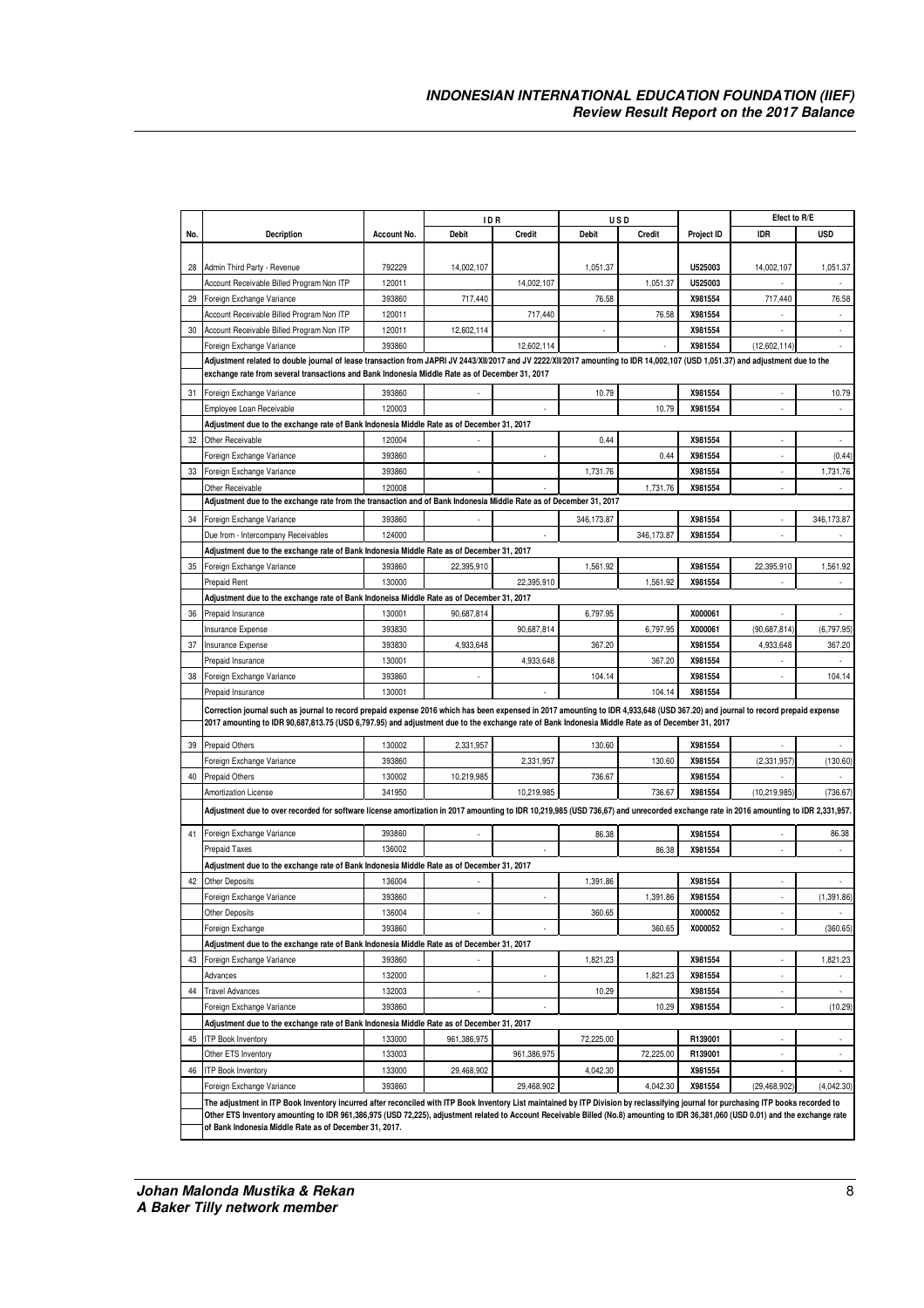|     |                                                                                                                                                                                                                                                                     |             | <b>IDR</b>   |             |              | USD           |                | Efect to R/E    |                             |
|-----|---------------------------------------------------------------------------------------------------------------------------------------------------------------------------------------------------------------------------------------------------------------------|-------------|--------------|-------------|--------------|---------------|----------------|-----------------|-----------------------------|
| No. | <b>Decription</b>                                                                                                                                                                                                                                                   | Account No. | <b>Debit</b> | Credit      | <b>Debit</b> | <b>Credit</b> | Project ID     | <b>IDR</b>      | <b>USD</b>                  |
|     |                                                                                                                                                                                                                                                                     |             |              |             |              |               |                |                 |                             |
|     |                                                                                                                                                                                                                                                                     |             |              |             |              |               |                |                 |                             |
| 47  | Other ETS Inventory                                                                                                                                                                                                                                                 | 133003      | 3,545,592    |             | ÷            |               | X981554        |                 |                             |
|     | Foreign Exchange Variance                                                                                                                                                                                                                                           | 393860      |              | 3,545,592   |              |               | X981554        | (3,545,592)     |                             |
|     | Adjustment due to the exchange rate of Bank Indonesia Middle Rate as of December 31, 2017                                                                                                                                                                           |             |              |             |              |               |                |                 |                             |
| 48  | Program Net Assets                                                                                                                                                                                                                                                  | 260300      | 12,431,678   |             | 675.68       |               | X981554        | 12,431,678      | 675.68                      |
|     | Prepaid Tax PPh25                                                                                                                                                                                                                                                   | 136003      |              | 12,431,678  |              | 675.68        | X981554        |                 |                             |
|     | To adjust the Tax 2016 reported in 2017 which was under recorded in 2016 amounting to IDR 12,431,677.99 (USD 675.68)                                                                                                                                                |             |              |             |              |               |                |                 |                             |
| 49  | Foreign Exchange Variance                                                                                                                                                                                                                                           | 393860      |              |             | 393.11       |               | X981554        |                 | 393.11                      |
|     | Prepaid Tax PPh25                                                                                                                                                                                                                                                   | 136003      |              |             |              | 393.11        | X981554        |                 |                             |
| 50  | Foreign Exchange Variance                                                                                                                                                                                                                                           | 393860      |              |             | 19.25        |               | X981554        |                 | 19.25                       |
|     | VAT-in                                                                                                                                                                                                                                                              | 123002      |              |             |              | 19.25         | X981554        |                 |                             |
|     | Adjustment due to the exchange rate of Bank Indonesia Middle Rate as of December 31, 2017                                                                                                                                                                           |             |              |             |              |               |                |                 |                             |
| 51  | <b>Depreciation Expense</b>                                                                                                                                                                                                                                         | 341800      | 3,419,500    |             |              |               | X981554        | 3,419,500       |                             |
|     | <b>Accumulated Depreciation</b>                                                                                                                                                                                                                                     | 151000      |              | 3,419,500   |              |               | X981554        |                 |                             |
|     | <b>Accumulated Depreciation</b>                                                                                                                                                                                                                                     | 151000      | ٠            |             | 797.49       |               | X981554        | ×,              |                             |
|     | <b>Depreciation Expense</b>                                                                                                                                                                                                                                         | 341800      |              |             |              | 797.49        | X981554        |                 | (797.49)                    |
| 52  | Depreciation Expense renovation                                                                                                                                                                                                                                     | 341808      | 10,300,000   |             | 778.45       |               | X981554        | 10,300,000      | 778.45                      |
|     | Accumulated Depreciation of Renovation                                                                                                                                                                                                                              | 151003      |              | 10,300,000  |              | 778.45        | X981554        |                 | ÷                           |
|     | Adjustment for unrecorded depreciation of Fixtures and Furniture amounting to IDR 3,419,500 (USD 2,391,13) and unrecorded depreciation of Renovation amounting to IDR                                                                                               |             |              |             |              |               |                |                 |                             |
|     | 10,299,999.96 (USD 778.45).                                                                                                                                                                                                                                         |             |              |             |              |               |                |                 |                             |
| 53  | Admin Third Party - Revenue                                                                                                                                                                                                                                         | 792229      | 1,014,999    |             | 75.44        |               | R139001        | 1,014,999       | 75.44                       |
|     | Account Payable to IIE                                                                                                                                                                                                                                              | 200002      |              | 1,014,999   |              | 75.44         | R139001        |                 |                             |
|     | Reclass JV 2451/XII/2017 for the program code for ITP Project under recorded revenue                                                                                                                                                                                |             |              |             |              |               |                |                 |                             |
| 54  | Admin IIEF Sub Revenue                                                                                                                                                                                                                                              | 792225      | 1,290,000    |             | 96.86        |               | M120058        | 1.290.000       | 96.86                       |
|     | Account Payable to IIE                                                                                                                                                                                                                                              | 200002      |              | 1,290,000   |              | 96.86         | M120058        |                 |                             |
|     | Jurnal Koreksi JV 2459/XII/2017 - Double recognize Rev                                                                                                                                                                                                              |             |              |             |              |               |                |                 |                             |
| 55  | Foreign Exchange Variance                                                                                                                                                                                                                                           | 393860      | 30,740,829   |             |              |               | R139001        | 30,740,829      |                             |
|     | Account Payable to IIE                                                                                                                                                                                                                                              | 200002      |              | 30,740,829  |              |               | R139001        |                 |                             |
|     |                                                                                                                                                                                                                                                                     |             |              |             |              |               |                | $\sim$          |                             |
| 56  | Account Payable to IIE                                                                                                                                                                                                                                              | 200002      | 143,686,807  |             | $\sim$       |               | X981554        |                 |                             |
|     | Foreign Exchange Variance                                                                                                                                                                                                                                           | 393860      |              | 143,686,807 |              |               | X981554        | (143, 686, 807) |                             |
|     | Adjustment due to over recorded revenue of IDR 1,014,999 (USD 75.44) on Project Code M120058 and IDR 1,290,000 (USD 96.86) on Project Code K150000 recorded on Project Code<br>R139000 and the exchange rate of Bank Indonesia Middle Rate as of December 31, 2017. |             |              |             |              |               |                |                 |                             |
|     |                                                                                                                                                                                                                                                                     |             |              |             |              |               |                |                 |                             |
| 57  | PPh Pasal 4 (2) Tax Payable                                                                                                                                                                                                                                         | 201003      |              |             | 60.93        |               | X981554        |                 |                             |
|     | Foreign Exchange Variance                                                                                                                                                                                                                                           | 393860      |              |             |              | 60.93         | X981554        |                 | (60.93)                     |
|     | Adjustment due to the exchange rate of Bank Indonesia Middle Rate as of December 31, 2017                                                                                                                                                                           |             |              |             |              |               |                |                 |                             |
| 58  | Foreign Exchange Variance                                                                                                                                                                                                                                           | 393860      |              |             | 213.27       |               | X981554        |                 | 213.27                      |
|     | Deferred Tax Asset                                                                                                                                                                                                                                                  | 170000      |              |             |              | 213.27        | X981554        |                 |                             |
|     | Adjustment due to the exchange rate of Bank Indonesia Middle Rate as of December 31, 2017                                                                                                                                                                           |             |              |             |              |               |                |                 |                             |
| 59  | Other payable                                                                                                                                                                                                                                                       | 200005      |              |             | 145.38       |               | X981554        |                 |                             |
|     | Foreign Exchange Variance                                                                                                                                                                                                                                           | 393860      |              |             |              | 145.38        | X981554        |                 | (145.38)                    |
| 60  | Travel - lie Staff                                                                                                                                                                                                                                                  | 361110      | 3,510,372    |             | 260.32       |               | R139001        | 3,510,372       | 260.32                      |
|     | Other payable                                                                                                                                                                                                                                                       | 200005      |              | 3,510,372   |              | 260.32        | R139001        |                 |                             |
| 61  | <b>Express Mail</b>                                                                                                                                                                                                                                                 | 381330      | 40,000       |             | 2.99         |               | K150000        | 40,000          | 2.99                        |
|     | Other payable                                                                                                                                                                                                                                                       | 200005      |              | 40,000      |              | 2.99          | K150000        |                 | ÷.                          |
|     | Adjustment due to over payments that should be recorded as expenses however recorded as expenses with a total amounting to IDR 3,550,372 (USD 263.31)                                                                                                               |             |              |             |              |               |                |                 |                             |
|     |                                                                                                                                                                                                                                                                     |             |              |             |              |               |                |                 |                             |
| 62  | PPh Pasal 21 Tax Payable                                                                                                                                                                                                                                            | 201001      | 37,511,189   |             | 2,759.80     |               | X981554        | ä,              |                             |
|     | PPh Pasal 21 Tax Payable                                                                                                                                                                                                                                            | 201001      |              | 37,511,189  |              | 2,759.80      | X000052        | ×,              |                             |
|     | Bridge Account-Cash and Cash Equivalent                                                                                                                                                                                                                             | 101012      | 37,511,189   |             | 2,759.80     |               | X981554        | ×,              | $\sim$                      |
|     | Bridge Account-Cash and Cash Equivalent                                                                                                                                                                                                                             | 101012      |              | 37,511,189  |              | 2,759.80      | X000052        |                 |                             |
|     | Reclass journal of over payment of Tax article 21 that should be recorded in P2 accounting software amounting to IDR 37,511,189                                                                                                                                     |             |              |             |              |               | (USD 2,759.80) |                 |                             |
| 63  | Foreign Exchange Variance                                                                                                                                                                                                                                           | 393860      | ä,           |             | 79.65        |               | U000052        | ×,              | 79.65                       |
|     | PPH Pasal 21 Tax Payable                                                                                                                                                                                                                                            | 201001      |              | i,          |              | 79.65         | U000052        | ÷,              | $\mathcal{L}_{\mathcal{A}}$ |
| 64  | Tax Payable - PPh21                                                                                                                                                                                                                                                 | 201001      | ÷.           |             | 22.57        |               | X981554        | ×,              | $\omega$                    |
|     |                                                                                                                                                                                                                                                                     |             |              |             |              |               |                |                 |                             |
|     | Foreign Exchange Variance                                                                                                                                                                                                                                           | 393860      |              | ×,          |              | 22.57         | X981554        | ÷               | (22.57)                     |
| 65  | PPh Pasal 21 Tax Payable-Consultant                                                                                                                                                                                                                                 | 201006      | ä,           |             | 0.96         |               | X981554        | ä,              |                             |
|     | Foreign Exchange Variance                                                                                                                                                                                                                                           | 393860      |              | ×,          |              | 0.96          | X981554        | ٠               | (0.96)                      |
|     | Adjustment due to the exchange rate of Bank Indonesia Middle Rate as of December 31, 2017                                                                                                                                                                           |             |              |             |              |               |                |                 |                             |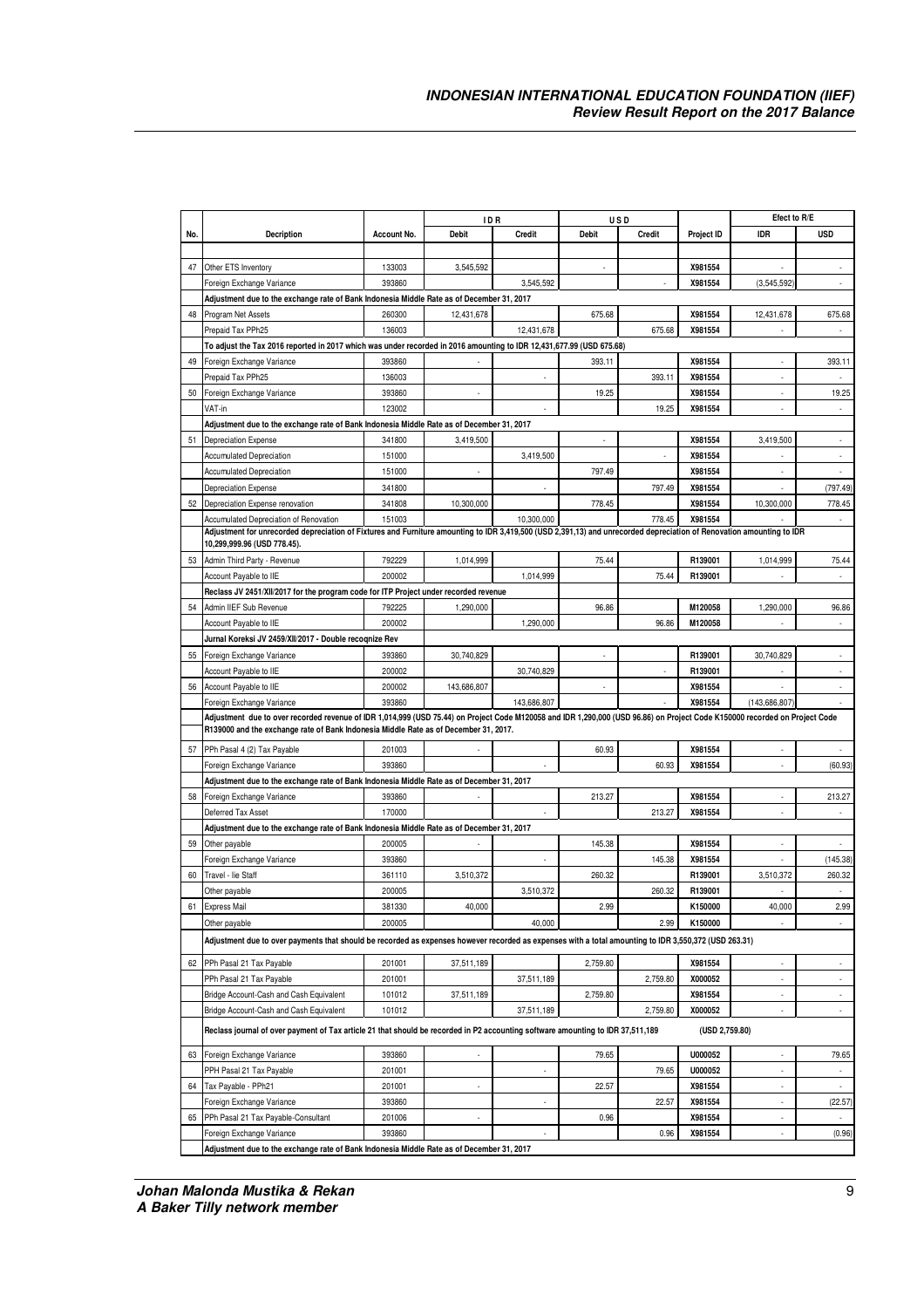|     |                                                                                                                                                          |                  | ID R                     |              |                     | USD           |                    | Efect to R/E   |                          |
|-----|----------------------------------------------------------------------------------------------------------------------------------------------------------|------------------|--------------------------|--------------|---------------------|---------------|--------------------|----------------|--------------------------|
| No. | <b>Decription</b>                                                                                                                                        | Account No.      | <b>Debit</b>             | Credit       | <b>Debit</b>        | <b>Credit</b> | Project ID         | <b>IDR</b>     | <b>USD</b>               |
|     |                                                                                                                                                          |                  |                          |              |                     |               |                    |                |                          |
| 66  | Foreign Exchange Variance                                                                                                                                | 393860           |                          |              | 16.89               |               | X981554            |                | 16.89                    |
|     | PPh Pasal 23 Tax Payable                                                                                                                                 | 201004           |                          |              |                     | 16.89         | X981554            | ×              | $\sim$                   |
| 67  | PPh Pasal 23 Tax Payable                                                                                                                                 | 201004           |                          |              | 2.38                |               | U000052            |                |                          |
|     | Foreign Exchange Variance                                                                                                                                | 393860           |                          |              |                     | 2.38          | U000052            |                | (2.38)                   |
|     | Adjustment due to the exchange rate of Bank Indonesia Middle Rate as of December 31, 2017                                                                |                  |                          |              |                     |               |                    |                |                          |
| 68  | VAT-Out                                                                                                                                                  | 201005           |                          |              | 230.46              |               | X981554            |                |                          |
|     | Foreign Exchange Variance                                                                                                                                | 393860           |                          |              |                     | 230.46        | X981554            |                | (230.46)                 |
|     | Adjustment due to the exchange rate of Bank Indonesia Middle Rate as of December 31, 2017                                                                |                  |                          |              |                     |               |                    |                |                          |
| 69  | <b>Accrued Expenses</b>                                                                                                                                  | 204000           |                          |              | 11.44               |               | X981554            |                |                          |
|     | Foreign Exchange Variance                                                                                                                                | 393860           |                          | ł,           |                     | 11.44         | X981554            | ×,             | (11.44)                  |
| 70  | <b>Accrued Expenses</b>                                                                                                                                  | 204000           | 91,149,600               |              | 6,783.98            |               | X981554            |                |                          |
|     | Auditors                                                                                                                                                 | 321620           |                          | 91,149,600   |                     | 6,783.98      | X981554            | (91, 149, 600) | (6,783.98)               |
| 71  | <b>Accrued Expenses</b>                                                                                                                                  | 204000           | 51,256,446               |              | 3,814.86            |               | X981554            |                |                          |
|     | Rent Expense                                                                                                                                             | 331110           |                          | 51,256,446   |                     | 3,814.86      | X981554            | (51, 256, 446) | (3,814.86)               |
| 72  | <b>Accrued Expenses</b>                                                                                                                                  | 204000           | ×                        |              | 8.37                |               | X00052             |                |                          |
|     | Foreign Exchange Variance                                                                                                                                | 393860           |                          |              |                     | 8.37          | X00052             |                | (8.37)                   |
|     | Adjustment due to auditor and rent expenses 2016 paid in 2017 not recorded to accrued expenses with a total amount of IDR 142,406,046.43 (USD 10,598.84) |                  |                          |              |                     |               |                    |                |                          |
|     |                                                                                                                                                          |                  |                          |              |                     |               |                    |                |                          |
| 73  | <b>Accrued Expenses</b>                                                                                                                                  | 204000           | 136,411,381              |              | 10,152.68           |               | X981554            |                |                          |
|     | Electronic Mail                                                                                                                                          | 371360           |                          | 42,250,000   |                     | 3,144.54      | X981554            | (42, 250, 000) | (3, 144.54)              |
|     | Program Net Asset                                                                                                                                        | 260300           |                          | 94, 161, 381 |                     | 7,008.14      | X981554            | (94, 161, 381) | (7,008.14)               |
| 74  | Reserve for Severance                                                                                                                                    | 212000           |                          |              | 122.76              |               | X981554            |                |                          |
|     | Foreign Exchange Variance                                                                                                                                | 393860           |                          |              |                     | 122.76        | X981554            |                | (122.76)                 |
|     | Adjustment due to the exchange rate of Bank Indonesia Middle Rate as of December 31, 2017                                                                |                  |                          |              |                     |               |                    |                |                          |
| 75  | Foreign Exchange Variance                                                                                                                                | 393860           |                          |              | 129.42              |               | X981554            |                | 129.42                   |
|     | Unearned Revenue                                                                                                                                         | 220000           |                          |              |                     | 129.42        | X981554            |                |                          |
|     | Adjustment due to the exchange rate of Bank Indonesia Middle Rate as of December 31, 2017                                                                |                  |                          |              |                     |               |                    |                |                          |
| 76  | Advance in Receipt                                                                                                                                       | 220002           |                          |              | 6.24                |               | X981554            |                |                          |
|     | Foreign Exchange Variance                                                                                                                                | 393860           |                          |              |                     | 6.24          | X981554            |                | (6.24)                   |
|     | Adjustment due to the exchange rate of Bank Indonesia Middle Rate as of December 31, 2017                                                                |                  |                          |              |                     |               |                    |                |                          |
| 77  | <b>Unpplied Cash</b>                                                                                                                                     | 220003           |                          |              | 4.81                |               | X981554            |                |                          |
|     | Foreign Exchange Variance                                                                                                                                | 393860           |                          |              |                     | 4.81          | X981554            |                | (4.81)                   |
| 78  | <b>Unpplied Cash</b>                                                                                                                                     | 220003           | 4,043,000                |              | 302.81              |               | R139001            |                |                          |
|     | Additional Scoring ITP Income                                                                                                                            | 890907           |                          | 4,043,000    |                     | 302.81        | R139001            | (4,043,000)    | (302.81)                 |
| 79  | <b>Travel Domestic</b>                                                                                                                                   | 430301           | 4,190,000                |              | 314.61              |               | U524028            | 4,190,000      | 314.61                   |
|     | Unpplied Cash                                                                                                                                            | 220003           |                          | 4,190,000    |                     | 314.61        | U524028            |                |                          |
|     | Reclass Journal AA 9800/VIII/2017 to Travel Domestic and to reclassify several journals that should be recorded as Income                                |                  |                          |              |                     |               |                    |                |                          |
| 80  | ITP Customer Deposit (ITP Unearned)                                                                                                                      | 220005           |                          |              | 12.00               |               | X981554            |                |                          |
|     | Foreign Exchange Variance                                                                                                                                | 393860           |                          |              |                     | 12.00         | X981554            |                | (12.00)                  |
|     | Adjustment due to the exchange rate of Bank Indonesia Middle Rate as of December 31, 2017<br>Admin IIEF Sub Revenue                                      | 792225           |                          |              | 70.90               |               | X981554            |                |                          |
| 81  |                                                                                                                                                          |                  | 957,000                  |              |                     |               |                    |                |                          |
|     | Admin IIEF Sub Revenue<br><b>Reclass Program Code</b>                                                                                                    | 792225           |                          | 957,000      |                     | 70.90         | U525003            |                |                          |
|     |                                                                                                                                                          |                  |                          |              |                     |               |                    |                |                          |
| 82  | Admin Third Party - Revenue                                                                                                                              | 792229<br>792229 | 500,000                  |              | 36.96               |               | X981554            |                | ×.                       |
|     | Admin Third Party - Revenue                                                                                                                              |                  |                          | 500,000      |                     | 36.96         | U525003            |                |                          |
| 83  | <b>Reclass Program Code</b>                                                                                                                              |                  | $\overline{\phantom{a}}$ |              |                     |               | K150000            | $\sim$         | $\sim$                   |
|     | Admin Third Party - Revenue                                                                                                                              | 792229           |                          |              | 96.86               |               | R139001            |                | ×,                       |
|     | Admin Third Party - Revenue                                                                                                                              | 792229           |                          |              |                     | 96.86         |                    |                |                          |
|     | Reclass JV 2451/XII/2017 Project Code ITP - Less Revenue Recognize                                                                                       |                  |                          |              |                     |               |                    |                |                          |
| 84  | Foreign Exchange Variance<br>Admin IIEF Sub Revenue                                                                                                      | 393860<br>792225 | ×,<br>233,230,536        |              | 163.11<br>17,421.88 |               | X000061<br>X000061 |                | $\overline{\phantom{a}}$ |
|     | Admin Third Party - Revenue                                                                                                                              | 792229           | 4,578                    |              | 0.34                |               | X000061            | ٠              | $\overline{\phantom{a}}$ |
|     |                                                                                                                                                          | 393860           | $\mathcal{L}$            |              |                     | 163.11        | X981554            | ÷,             | ×.                       |
|     | Foreign Exchange Variance                                                                                                                                | 792225           |                          | 233,230,536  |                     | 17,421.88     | X981554            | ×              | $\overline{\phantom{a}}$ |
|     | Admin IIEF Sub Revenue<br>Admin Third Party - Revenue                                                                                                    | 792229           |                          | 4,578        |                     | 0.34          | X981554            |                | ÷.                       |
|     | Reclass Program Code                                                                                                                                     |                  |                          |              |                     |               |                    |                |                          |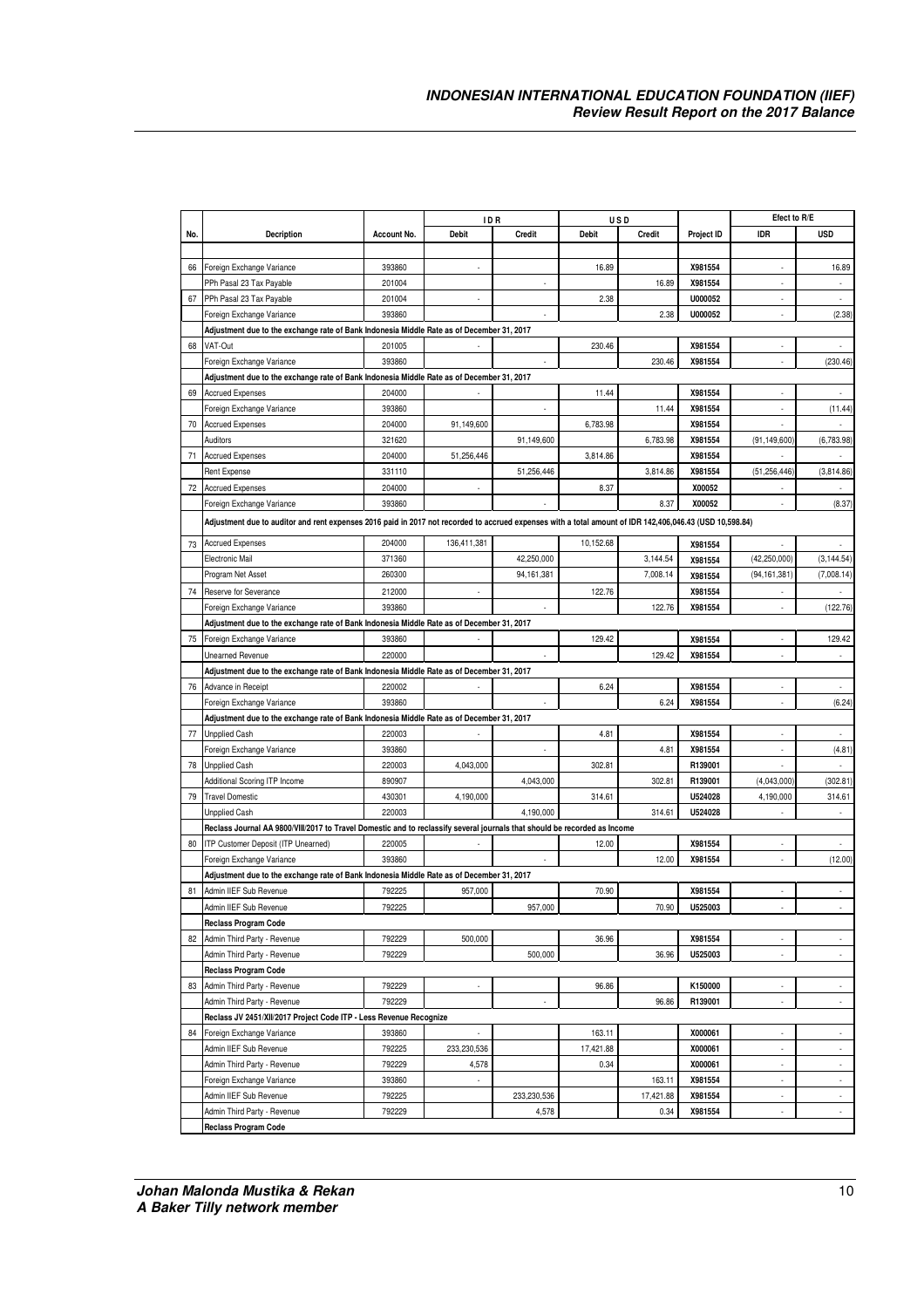|     |                                                                                           |             | ID R                     |                | USD          |               |            | Efect to R/E    |                          |
|-----|-------------------------------------------------------------------------------------------|-------------|--------------------------|----------------|--------------|---------------|------------|-----------------|--------------------------|
| No. | Decription                                                                                | Account No. | <b>Debit</b>             | Credit         | <b>Debit</b> | <b>Credit</b> | Project ID | <b>IDR</b>      | <b>USD</b>               |
|     |                                                                                           |             |                          |                |              |               |            |                 |                          |
| 85  | Due to - Intercompany Liabilities                                                         | 230000      | $\overline{\phantom{a}}$ |                | 346,173.88   |               | U000052    | ٠               |                          |
|     | Foreign Exchange Variance                                                                 | 393860      |                          |                |              | 346,173.88    | U000052    |                 | (346, 173.88)            |
|     |                                                                                           |             |                          |                |              |               |            |                 |                          |
|     | Adjustment due to the exchange rate of Bank Indonesia Middle Rate as of December 31, 2017 | 220002      |                          |                | 748.11       |               | R139001    |                 |                          |
| 86  | Advance in Receipt                                                                        |             | 10,135,400               |                |              |               |            |                 |                          |
|     | ITP Customer Deposit (ITP Unearned)                                                       | 220005      |                          | 10,135,400     |              | 748.11        | R139001    |                 |                          |
|     | <b>Reclass Account Number</b>                                                             |             |                          |                |              |               | U000052    |                 |                          |
| 87  | Correction on Beginning Balance, Unrestricted                                             | 260100      | 11,414,341,344           |                | 497,332.98   |               |            | 11,414,341,344  | 497,332.98               |
|     | Due from - Intercompany Receivables                                                       | 124000      |                          | 11,414,341,344 |              | 497,332.98    | U000052    |                 |                          |
|     | To Record the Journal of Write off of P1 in P2 not recorded by IIEF                       |             |                          |                |              |               |            |                 |                          |
| 88  | PPh pasal 23 Tax Payable                                                                  | 201004      | 2,537,115                |                | 187.27       |               | U000052    |                 |                          |
|     | PPh Pasal 21 Tax Payable-Concultan                                                        | 201006      | 1,417,948                |                | 104.66       |               | U000052    | ×,              |                          |
|     | PPh Pasal 21 Tax Payable                                                                  | 201001      |                          | 821,794        |              | 60.66         | U000052    |                 |                          |
|     | Beginning Balance, Restricted -= PRESTASI                                                 | 260100      |                          | 3,133,269      |              | 231.27        | U000052    | (3, 133, 269)   | (231.27)                 |
|     | To adjust the tax Payable P2                                                              |             |                          |                |              |               |            |                 |                          |
| 89  | ITP Toefl - Sales Tidak Dipakai                                                           | 820218      | 7,650,000                |                | 573.25       |               | R139001    |                 |                          |
|     | IBT Vouchers/TPO - Sales Tidak Dipakai                                                    | 820219      |                          | 7,650,000      |              | 573.25        | R139001    | ×,              | ÷,                       |
|     | <b>Reclass Account Number</b>                                                             |             |                          |                |              |               |            |                 |                          |
| 90  | Profit Loss to IIE                                                                        | 710000      | 717,603,124              |                | 53,565.42    |               | R139001    | 717,603,124     | 53,565.42                |
|     | Account Payable to IIE                                                                    | 200002      |                          | 717,603,124    |              | 53.565.42     | R139001    |                 |                          |
| 91  | Accounts Payable                                                                          | 200000      | $\overline{\phantom{a}}$ |                | 6.22         |               | X981554    | ×,              | $\overline{\phantom{a}}$ |
|     | Foreign Exchange Variance                                                                 | 393860      |                          |                |              | 6.22          | X981554    |                 | (6.22)                   |
|     | Adjustment due to the exchange rate of Bank Indonesia Middle Rate as of December 31, 2017 |             |                          |                |              |               |            |                 |                          |
| 92  | Other payable                                                                             | 200005      | 483,566,767              |                | 35,748.26    |               | X981554    |                 |                          |
|     | <b>Pension Cost</b>                                                                       | 301421      |                          | 634,178        |              | 46.88         | F523101    | (634, 178)      | (46.88)                  |
|     | <b>Pension Cost</b>                                                                       | 301421      |                          | 133,417,927    |              | 9,863.08      | R139001    | (133, 417, 927) | (9,863.08)               |
|     | <b>Pension Cost</b>                                                                       | 301421      |                          | 89,770,975     |              | 6,636.43      | X000061    | (89,770,975)    | (6,636.43)               |
|     | Pension Cost                                                                              | 301421      |                          | 23,605,266     |              | 1,745.05      | B090002    | (23,605,266)    | (1,745.05)               |
|     | Pension Cost                                                                              | 301421      |                          | 42,527,753     |              | 3,143.92      | B201702    | (42,527,753)    | (3, 143.92)              |
|     | <b>Pension Cost</b>                                                                       | 301421      |                          | 8,431,430      |              | 623.30        | 1110004    | (8,431,430)     | (623.30)                 |
|     | Pension Cost                                                                              | 301421      |                          | 18,379,453     |              | 1,358.72      | U525002    | (18, 379, 453)  | (1,358.72)               |
|     | <b>Pension Cost</b>                                                                       | 301421      |                          | 29,130,623     |              | 2,153.52      | U525003    | (29, 130, 623)  | (2, 153.52)              |
|     | <b>Pension Cost</b>                                                                       | 301421      |                          | 1,562,329      |              | 115.50        | FF1701P    | (1,562,329)     | (115.50)                 |
|     | Pension Cost                                                                              | 301421      |                          | 133,798,957    |              | 9,891.25      | X981554    | (133,798,957    | (9,891.25)               |
|     | Pension Cost                                                                              | 301421      |                          | 2,307,876      |              | 170.61        | U524031    | (2,307,876)     | (170.61)                 |
|     | To cancel journal JV 2372/XII/2017 - because not yet included in AIA report               |             |                          |                |              |               |            |                 |                          |
| 93  | Reserve for Severance                                                                     | 212000      | 2,015,750,947            |                | 151,277.65   |               | X981554    |                 |                          |
|     | <b>Pension Cost</b>                                                                       | 301421      |                          | 131,148,010    |              | 9,842.25      | B090002    | (131, 148, 010) | (9,842.25)               |
|     | Pension Cost                                                                              | 301421      |                          | 238,063,986    |              | 17,865.97     | R139001    | (238,063,986)   | (17, 865.97)             |
|     | <b>Pension Cost</b>                                                                       | 301421      |                          | 11,157,816     |              | 837.36        | U524031    | (11, 157, 816)  | (837.36)                 |
|     | Pension Cost                                                                              | 301421      |                          | 185,010,428    |              | 13.884.93     | X000061    | (185,010,428)   | (13,884.93)              |
|     | <b>Pension Cost</b>                                                                       | 301421      |                          | 402,185,971    |              | 30,184.12     | X981554    | (402, 185, 971) | (30, 184.12)             |
|     | Program Net Assets                                                                        | 260300      |                          | 1,048,184,737  |              | 78,663.02     | X981554    | (1,048,184,737) | (78, 663.02)             |
|     | Jurnal reclass Pension Cost paid to AIA to Accrued Severance                              |             |                          |                |              |               |            |                 |                          |
| 94  | Severance Pay                                                                             | 301420      | 730,430,476              |                | 53,914.27    |               | X981554    | 730,430,476     | 53,914.27                |
|     | Reserve for Severance                                                                     | 212000      |                          | 730,430,476    |              | 53,914.27     | X981554    |                 |                          |
|     | Journal of 2017 Severance Pay based on actuarial reports                                  |             |                          |                |              |               |            |                 |                          |
| 95  | Reserve for Severance                                                                     | 212000      | 211,069,644              |                | 15,579.40    |               | X981554    |                 |                          |
|     | Recognition of unrecognized actuarial (gain)/                                             |             |                          |                |              |               |            |                 |                          |
|     | Loss                                                                                      | ÷.          |                          | 211,069,644    |              | 15,579.40     | X981554    | (211,069,644)   | (15, 579.40)             |
|     | Journal of Comprehensive Income 2017                                                      |             |                          |                |              |               |            |                 |                          |
| 96  | Reserve for Severance                                                                     | 212000      | 225,000,000              |                | 16,840.06    |               | X981554    |                 |                          |
|     | Severance Pay                                                                             | 301420      |                          | 100,000,000    |              | 7,484.47      | X981554    | (100,000,000)   | (7,484.47)               |
|     | Severance Pay                                                                             | 301420      |                          | 125,000,000    |              | 9,355.59      | R139001    | (125,000,000)   | (9,355.59)               |
|     | Journal reclass PV 7754/III/2017 &PV 7755/III/2017                                        |             |                          |                |              |               |            |                 |                          |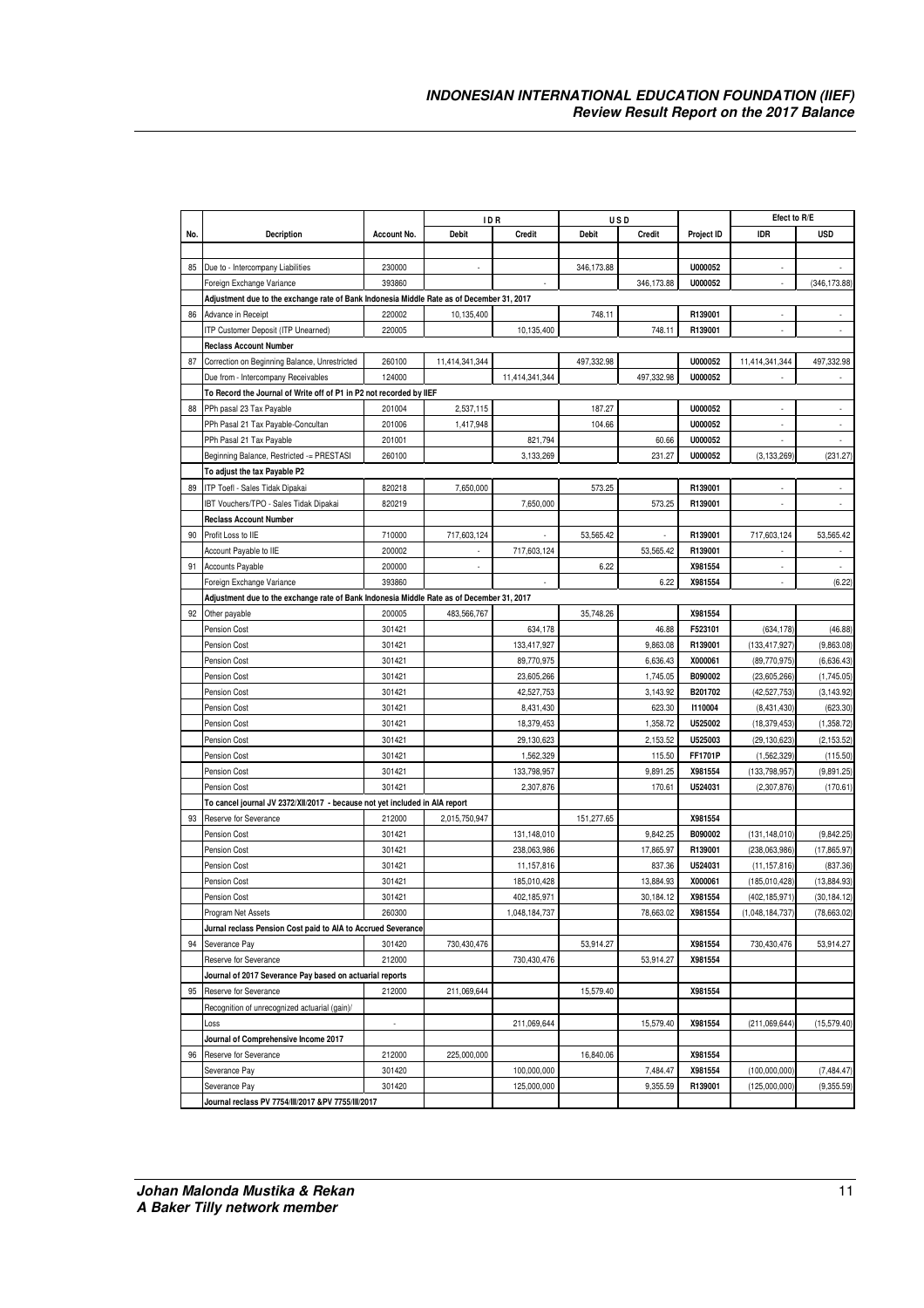|     |                                                                                           |             | <b>IDR</b>     |                | USD          |               |            |                 | Efect to R/E |
|-----|-------------------------------------------------------------------------------------------|-------------|----------------|----------------|--------------|---------------|------------|-----------------|--------------|
| No. | Decription                                                                                | Account No. | <b>Debit</b>   | <b>Credit</b>  | <b>Debit</b> | <b>Credit</b> | Project ID | <b>IDR</b>      | <b>USD</b>   |
|     |                                                                                           |             |                |                |              |               |            |                 |              |
| 97  | Advances                                                                                  | 132000      | 4,800,000      |                | 354.30       |               | U524028    |                 |              |
|     | Travel-Domestic                                                                           | 430301      |                | 4,800,000      |              | 354.30        | U524028    | (4,800,000)     | (354.30)     |
|     | Reserve Journal JV 1964/XI/2017                                                           |             |                |                |              |               |            |                 |              |
| 98  | Per Diem - Standard Rate - lie Staff                                                      | 361130      | 6,700          |                | 0.49         |               | K150000    | 6,700           | 0.49         |
|     | Advances                                                                                  | 132000      |                | 6,700          |              | 0.49          | K150000    |                 |              |
|     | Reserve Journal JV 5051/XII/2018                                                          |             |                |                |              |               |            |                 |              |
| 99  | <b>Temporarily Restricted Net Assets</b>                                                  | 260100      | 127,341,250    |                | 9,399.27     |               | X981554    | 127,341,250     | 9.399.27     |
|     | Corporate Income Tax Payable                                                              | 203000      |                | 127,341,250    |              | 9.399.27      | X981554    |                 |              |
|     | Adjustment to Journal Records of PPh 29 payable for 2014 that was paid in 2018            |             |                |                |              |               |            |                 |              |
|     | 100 Foreign Exchange Variance                                                             | 393860      |                |                | 1.56         |               | X981554    |                 | 1.56         |
|     | Revenue From Intercompany                                                                 | 790000      |                |                |              | 1.56          | X981554    |                 | (1.56)       |
|     | Adjustment due to the exchange rate of Bank Indonesia Middle Rate as of December 31, 2017 |             |                |                |              |               |            |                 |              |
| 101 | VAT-Out                                                                                   | 201005      | 321,446,561    |                | 23,924.27    |               | R139001    |                 |              |
|     | <b>Temporary Restricted Net Assets</b>                                                    | 260100      |                | 99,567,978     |              | 7,410.54      | R139001    | (99, 567, 978)  | (7, 410.54)  |
|     | <b>ITP ToefI - Sales</b>                                                                  | 820218      |                | 221,878,583    |              | 16,513.74     | R139001    | (221, 878, 583) | (16, 513.74) |
|     | <b>Adjustment to VAT Out Balance</b>                                                      |             |                |                |              |               |            |                 |              |
|     | 102 VAT - In                                                                              | 123002      | 154,130,545    |                | 11,489.31    |               | X981554    |                 |              |
|     | Program Net Assets                                                                        | 260300      |                | 154, 130, 545  |              | 11,489.31     | X981554    | (154, 130, 545) | (11, 489.31) |
|     | <b>Adjustment to VAT In Balance</b>                                                       |             |                |                |              |               |            |                 |              |
|     | 103 Temporary Restricted Net Assets                                                       | 260100      | 193,075,897    |                | 14,423.21    |               | U000052    | 193,075,897     |              |
|     | VAT- In                                                                                   | 123002      |                | 193,075,897    |              | 14,423.21     | U000052    |                 | 14,423.21    |
|     | Write-Off of VAT In - P2                                                                  |             |                |                |              |               |            |                 |              |
| 104 | <b>Program Net Assets</b>                                                                 | 260300      | 346,650,160    |                | 25,586.81    |               | X981554    | 346,650,160     | 25,586.81    |
|     | Deferred Tax Asset                                                                        | 170000      |                | 346,650,160    |              | 25,586.81     | X981554    |                 |              |
|     | To Adiust Deferred tax 2012                                                               |             |                |                |              |               |            |                 |              |
|     | 105 Expense Tax Art. 25/29                                                                | 331185      | 506,606,777    |                | 37,393.49    |               | X981554    | 506,606,777     | 37,393.49    |
|     | Prepaid Taxes Pph 25                                                                      | 136003      |                | 443,451,624    |              | 32,731.89     | X981554    |                 |              |
|     | <b>Prepaid Taxes</b>                                                                      | 136002      |                | 47,809,886     |              | 3,528.93      | X981554    |                 |              |
|     | Corporate Income Tax Payable                                                              | 203000      |                | 15,345,267     |              | 1,132.66      | X981554    |                 |              |
|     | To record the Corporate Income Tax 2017                                                   |             |                |                |              |               |            |                 |              |
|     | TOTAL                                                                                     |             | 22,063,602,612 | 22,063,602,613 | 1,983,026.56 | 1,983,026.56  |            | 12,383,461,034  | 582,330.90   |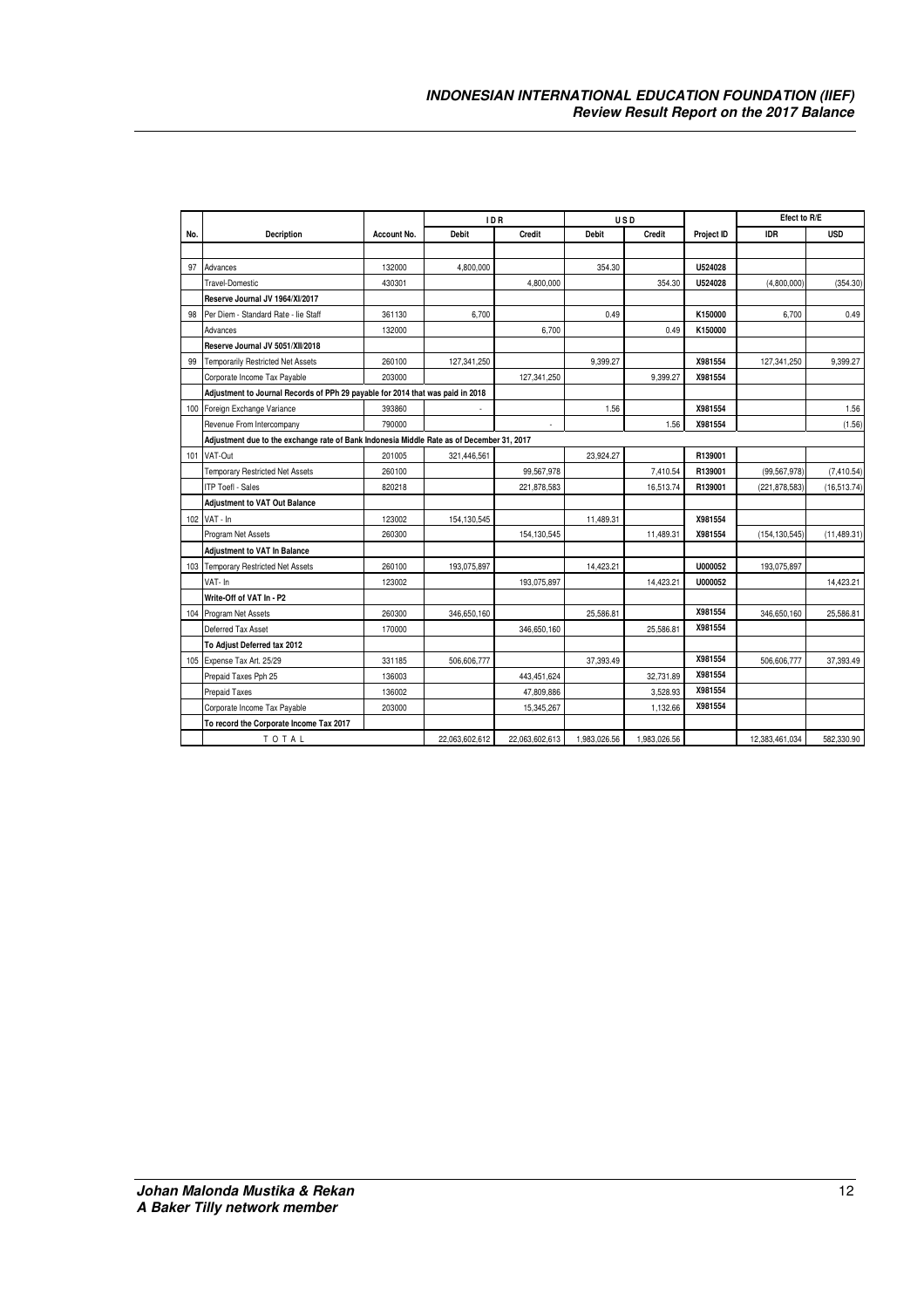#### **3.2 Selected Samples**

We reviewed 100 transaction samples as follows :

| No.                      | Date<br><b>Account</b> |                                           | Voucher No.          | IDR           | <b>USD</b> | <b>Exhibit</b> |  |
|--------------------------|------------------------|-------------------------------------------|----------------------|---------------|------------|----------------|--|
| 1                        | 4/28/2017              | CIMB Niaga - \$ Account IIEF              | PVU 0124/IV/2017     | 2,005,914,876 | 150,549.00 |                |  |
| 2                        | 6/21/2017              | CIMB Niaga - \$ Account IIEF              | PVU 0128/VI/2017     | 1,440,656,186 | 108,230.50 |                |  |
| 3                        | 10/26/2017             | CIMB Niaga - \$ Account IIEF              | AAU 0164/X/2017      | 949,759,672   | 70,357.78  |                |  |
| 4                        | 1/13/2017              | CIMB Niaga - Rp Account IIEF              | PV 6876/I/2017       | 2,563,574,480 |            | L,             |  |
|                          |                        |                                           |                      |               | 192,172.00 | L,             |  |
| 5<br>6                   | 7/3/2017               | CIMB Niaga - Rp Account IIEF              | AA 9585/VII/2017     | 761,936,065   | 57,180.94  | L,             |  |
|                          | 12/10/2017             | CIMB Niaga - Rp Account IIEF              | PV 8925/X/2017       | 1,522,191,476 | 112,579.80 |                |  |
| $\overline{\phantom{a}}$ | 7/31/2017              | <b>Bridge Account</b>                     | JVU 0137/VII/2017    | 1,411,570,550 | 105,934.00 |                |  |
| 8                        | 4/11/2017              | Mandiri Account Rp-IIEF                   | AAMAND 0018/IV/2017  | 733,915,400   | 55,082.21  | L,             |  |
| 9                        | 7/31/2017              | Mandiri Account Rp-IIEF                   | AAMAND 0024/VII/2017 | 839,400,000   | 62,994.37  |                |  |
| 10                       | 3/10/2017              | Mandiri Account Rp-IIEF                   | AAMAND 0027/X/2017   | 1,325,412,600 | 98,185.98  |                |  |
| 11                       | 8/31/2017              | Petty Cash - IIEF                         | PV 8636/VIII/2017    | 1,479,500     | 111.09     |                |  |
| 12                       | 9/30/2017              | Accounts Receivable - Billed              | JV 1661/IX/2017      | 11,700,000    | 876.73     | T              |  |
| 13                       | 3/10/2017              | Accounts Receivable - ITP Test - Billed   | AAMAND 0027/X/2017   | 369,336,000   | 27,360.25  |                |  |
| 14                       | 3/10/2017              | Accounts Receivable - ITP Test - Billed   | AAMAND 0027/X/2017   | 246,224,000   | 18,240.17  |                |  |
| 15                       | 12/21/2017             | Accounts Receivable - ITP Test - Billed   | AAMAND 0030/XII/2017 | 256,239,060   | 18,942.79  |                |  |
| 16                       | 5/3/2017               | Employee Loan Receivable                  | AA 9221/V/2017       | 5,425,125     | 407.41     | L,             |  |
| 17                       | 9/25/2017              | Other Receivable                          | PV 8728/IX/2017      | 11,191,267    | 838.61     | T              |  |
| 18                       | 4/28/2017              | Account Receivables IBT/TPO               | AAU 0146/IV/2017     | 512,071,832   | 38,432.29  | ä,             |  |
| 19                       | 5/31/2017              | Account Receivables IBT/TPO               | JV 1264/V/2017       | 89,029,788    | 6,554.98   | Ш              |  |
| 20                       | 5/31/2017              | Account Receivables IBT/TPO               | JV 1264/V/2017       | 50,028,486    | 3,683.44   | Ш              |  |
| 21                       | 12/29/2017             | AR to IIE PRESTASI 3                      | JV 2221/XII/2017     | 135,966,600   | 10,051.50  | ÷,             |  |
| 22                       | 11/30/2017             | Account Receivable Billed Program Non ITP | JVU 0152/XI/2017     | 138,873,782   | 10,258.83  | L,             |  |
| 23                       | 11/30/2017             | Account Receivable Billed Program Non ITP | JVU 0153/XI/2017     | 341,192,775   | 25,204.46  |                |  |
| 24                       | 12/29/2017             | Account Receivable Billed Program Non ITP | JV 2085/XII/2017     | 1,925,000     | 142.31     |                |  |
| 25                       | 12/29/2017             | Account Receivable Billed Program Non ITP | JVU 0174/XII/2017    | 83,758,372    | 6,191.94   | ÷,             |  |
| 26                       | 12/29/2017             | Account Receivable Billed Program Non ITP | JV 2457/XII/2017     | 667,257,771   | 49,327.85  | $\blacksquare$ |  |
| 27                       | 4/30/2017              | Due from - Intercompany Receivables       | INTERCO/IV/2017      | 479,290,543   | 36,054.78  | Ш              |  |
| 28                       | 7/31/2017              | Due from - Intercompany Receivables       | INTERCO/VII/2017     | 298,684,494   | 22,461.39  | Ш              |  |
| 29                       | 7/27/2017              | <b>Prepaid Rent</b>                       | PVU 0132/VII/2017    | 156,374,605   | 11,735.43  |                |  |
| 30                       | 12/29/2017             | <b>Prepaid Rent</b>                       | JVU 0161/XII/2017    | 52,042,720    | 3,911.81   |                |  |
| 31                       | 1/20/2017              | Prepaid Insurance                         | PV 6891/l/2017       | 5,275,000     | 391.18     |                |  |
| 32                       | 3/29/2017              | Advances                                  | ADV 1340/III/2017    | 6,150,000     | 460.30     | L,             |  |
| 33                       | 5/12/2017              | Advances                                  | ADV 1417/V/2017      | 5,177,108     | 388.79     | L,             |  |
| 34                       | 7/13/2017              | Advances                                  | ADV 1447/VII/2017    | 72,165,000    | 5,415.76   | ÷,             |  |
| 35                       | 7/14/2017              | Advances                                  | ADV 1467/VII/2017    | 39,300,000    | 2,949.34   | L,             |  |
| 36                       | 8/16/2017              | Advances                                  | ADV 1523/VIII/2017   | 36,125,000    | 2,712.49   |                |  |
| 37                       | 8/16/2017              | Advances                                  | ADV 1524/VIII/2017   | 46,000,000    | 3,453.97   | ł,             |  |
| 38                       | 5/10/2017              | Advances                                  | ADV 1581/X/2017      | 6,000,000     | 444.48     |                |  |
| 39                       | 10/19/2017             | Advances                                  | ADVU 0004/X/2017     | 7,967,380     | 590.22     | $\overline{a}$ |  |
| 40                       | 10/19/2017             | Advances                                  | ADVU 0004/X/2017     | 8,327,398     | 616.89     | ä,             |  |
| 41                       | 10/19/2017             | Advances                                  | ADVU 0004/X/2017     | 7,967,380     | 590.22     |                |  |
| 42                       | 11/10/2017             | Advances                                  | PV 9536/XI/2017      | 9,848,190     | 726.00     | $\overline{a}$ |  |
| 43                       | 11/11/2017             | Advances                                  | ADV 1743/XI/2017     | 4,814,200     | 354.19     | ä,             |  |
| 44                       | 11/24/2017             | Advances                                  | ADV 1740/XI/2017     | 6,108,750     | 450.00     |                |  |
| 45                       | 11/24/2017             | Advances                                  | ADV 1741/XI/2017     | 4,751,250     | 350.00     | L.             |  |
| 46                       | 12/14/2017             | Advances                                  | ADV 1756/XII/2017    | 8,500,000     | 628.37     | ÷,             |  |
| 47                       | 12/29/2017             | Advances                                  | JV 2213/XII/2017     | 5,204,700     | 381.38     | ÷              |  |
| 48                       | 2/27/2017              | <b>ITP Book Inventory</b>                 | COGS-FEB17           | 188,594,672   | 14,128.00  | Ш              |  |
| 49                       | 8/31/2017              | <b>ITP Book Inventory</b>                 | JV 1424/VIII/2017    | 153,902,808   | 11,556.00  | ä,             |  |
| 50                       | 7/31/2017              | Other ETS Inventory                       | PUR/ITP-JUL17        | 962,398,125   | 72,225.00  | Ш              |  |
| 51                       | 9/30/2017              | Other ETS Inventory                       | JVU 0147/IX/2017     | 35,697,875    | 2,675.00   | ÷,             |  |
| 52                       | 4/6/2017               | Prepaid Taxes Pph 25                      | PV 7826/IV/2017      | 40,313,784    | 3,025.65   | ä,             |  |
| 53                       | 10/26/2017             | <b>Other Deposits</b>                     | PV 9041/X/2017       | 62,060,000    | 4,597.38   | Ш              |  |
| 54                       | 12/29/2017             | <b>Other Deposits</b>                     | JV 2204/XII/2017     | 132,824,082   | 11,784.60  |                |  |
|                          |                        |                                           |                      |               |            |                |  |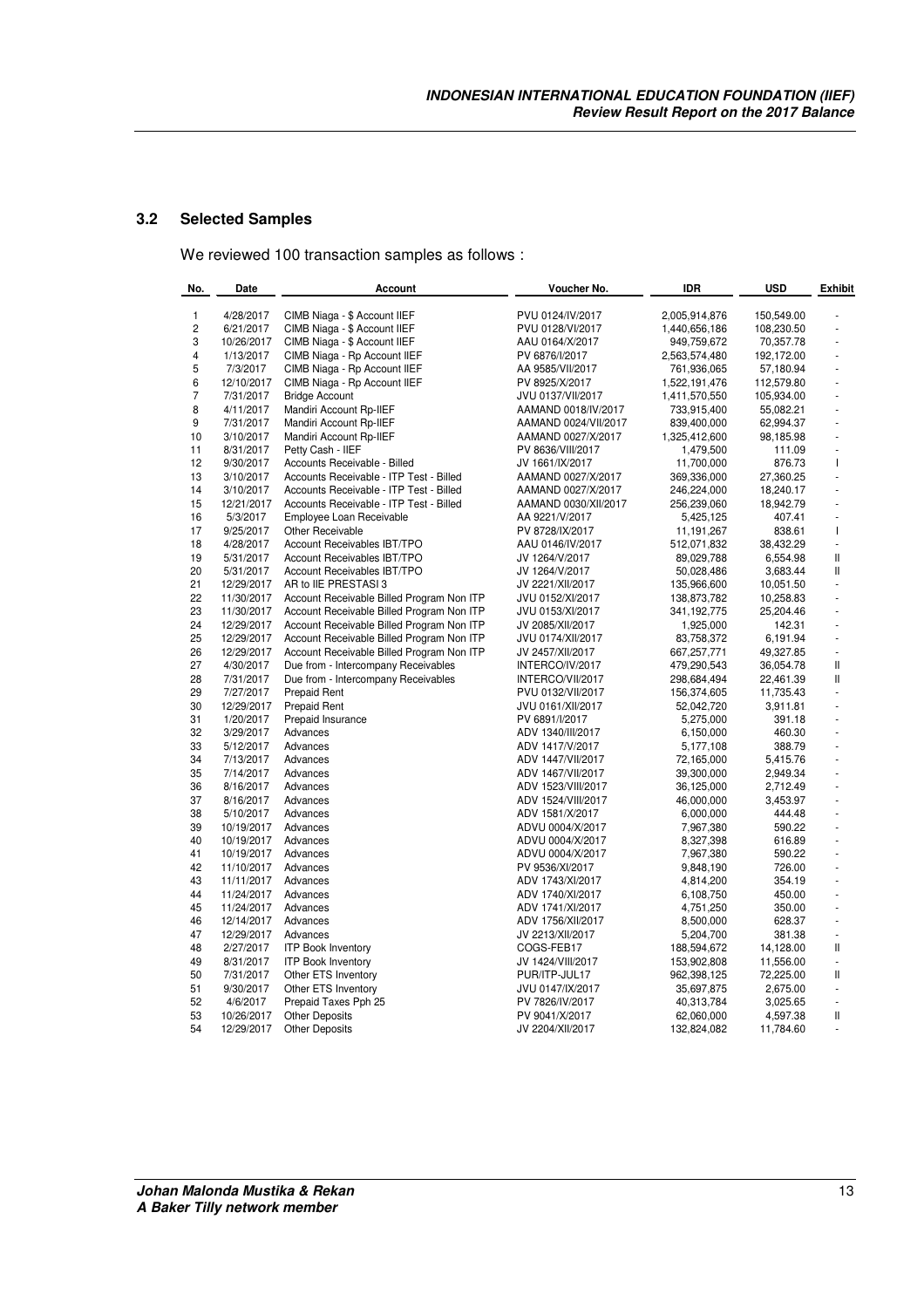| No.       | Date                   | Account                                                                       | Voucher No.                         | <b>IDR</b>                 | <b>USD</b>             | <b>Exhibit</b> |
|-----------|------------------------|-------------------------------------------------------------------------------|-------------------------------------|----------------------------|------------------------|----------------|
| 55        | 1/31/2017              | Accumulated Depreciaton Car                                                   | DEPRE/1/2017                        | 2,409,108                  | 184.71                 |                |
| 56        | 9/30/2017              | Accumulated Depreciation of Renovation                                        | JV 1675/IX/2017                     | 16,308,333                 | 1,283.31               |                |
| 57        | 8/31/2017              | <b>Accounts Payable</b>                                                       | JV 1490/VIII/2017                   | 8,503,500                  | 638.50                 | ÷,             |
| 58        | 3/31/2017              | Account Payable to IIE                                                        | PUR/ITP-MAR17                       | 2,779,194,888              | 208,008.00             | Ш              |
| 59        | 4/30/2017              | Account Payable to IIE                                                        | PUR/ITP-APR17                       | 1,928,501,104              | 144,738.90             | Ш              |
| 60        | 4/30/2017              | Account Payable to IIE                                                        | ITPROFTR/IV/2017                    | 1,116,279,760              | 83,779.57              | Ш              |
| 61        | 12/29/2017             | Other payable                                                                 | JV 2372/XII/2017                    | 483,566,767                | 35,748.26              | L,             |
| 62        | 12/29/2017             | Other payable                                                                 | JV 2457/XII/2017                    | 60,659,797                 | 4,484.35               |                |
| 63        | 3/18/2017              | VAT-Out                                                                       | REV/ITP-APR17                       | 17,695,600                 | 1,328.10               | L,             |
| 64        | 10/31/2017             | VAT-Out                                                                       | JV 1717/X/2017                      | 896,400                    | 66.41                  | L.             |
| 65        | 12/29/2017             | <b>Accrued Expenses</b>                                                       | JV 2165/XII/2017                    | 80,330,000                 | 5,938.49               | ä,             |
| 66        | 12/29/2017             | <b>Accrued Expenses</b>                                                       | JV 2166/XII/2017                    | 19,600,623                 | 1,449.00               | ÷,             |
| 67        | 12/29/2017             | <b>Unearned Revenue</b>                                                       | JVU 0180/XII/2017                   | 97,263,936                 | 7,368.48               | $\mathbf{I}$   |
| 68        | 8/4/2017               | <b>Unpplied Cash</b>                                                          | AA 9800/VIII/2017                   | 4,190,000                  | 314.61                 | L.             |
| 69        | 11/9/2017              | ITP Customer Deposit (ITP Unearned)                                           | AA 10003/IX/2017                    | 75,000,000                 | 5,620.08               | L.             |
| 70        | 11/20/2017             | ITP Customer Deposit (ITP Unearned)                                           | AA 10424/XI/2017                    | 61,761,700                 | 4,543.97               | L,             |
| 71        | 12/29/2017             | ITP Customer Deposit (ITP Unearned)                                           | JV 2415/XII/2017                    | 44,554,400                 | 3,345.93               | L              |
| 72        | 12/29/2017             | <b>Temporarily Restricted Net Assets</b>                                      | JV 2411/XII/2017                    | 3,000,000                  | 219.44                 | $\overline{a}$ |
| 73        | 12/29/2017             | Program Net Assets                                                            | JV 2471/XII/2017                    | 1,050,000                  | 77.54                  | L.             |
| 74        | 10/19/2017             | Medical                                                                       | PV 8956/X/2017                      | 4,927,862                  | 365.05                 | L.             |
| 75        | 10/19/2017             | Medical                                                                       | PV 8956/X/2017                      | 12,689,417                 | 940.03                 | L,             |
| 76        | 10/19/2017             | Medical                                                                       | PV 8956/X/2017                      | 1,909,844                  | 141.48                 | L,             |
| 77        | 10/19/2017             | Medical                                                                       | PV 8956/X/2017                      | 4,927,862                  | 365.05                 | ä,             |
| 78        | 12/7/2017              | Medical                                                                       | PV 9726/XII/2017                    | 2,620,270                  | 193.71                 | ä,             |
| 79        | 3/2/2017               | <b>Bridge Account</b>                                                         | AA 0290/III/2017                    | 1,009,470,000              | 77,000.00              | ä,             |
| 80        | 4/7/2017               | <b>Bridge Account</b>                                                         | AA 0294/IV/2017                     | 784,200,000                | 60,000.00              | ÷,             |
| 81        | 5/31/2017              | <b>Bridge Account</b>                                                         | AA 0307/V/2017                      | 1,306,500,000              | 100,000.00             | ä,             |
| 82        | 5/12/2017              | CIMB Niaga - USD Account Prestasi 2                                           | PVU 0372/V/2017                     | 1,563,704,671              | 117,430.51             | ä,             |
| 83        | 7/28/2017              | CIMB Niaga - USD Account Prestasi 2                                           | PVU 0385/VII/2017                   | 1,411,570,550              | 105,934.00             | ä,             |
| 84        | 8/14/2017              | CIMB Niaga - USD Account Prestasi 2                                           | PVU 0387/VIII/2017                  | 4,967,887,552              | 373,020.54             | L.             |
| 85        | 1/25/2017              | CIMB Niaga - Rp Account Prestasi 2                                            | PV 5362/I/2017                      | 224,879,312                | 16,676.26              | Ш              |
| 86        | 5/10/2017              | CIMB Niaga - Rp Account Prestasi 2                                            | PV 5833/V/2017                      | 224,000,000                | 16,821.87              | L,             |
| 87        | 7/28/2017              | CIMB Niaga - Rp Account Prestasi 2                                            | PV 6120/VII/2017                    | 500,000,000                | 37,523.45              |                |
| 88        | 4/28/2017              | <b>Accounts Receivable</b>                                                    | PV 5791/IV/2017                     | 13,687,350                 | 1,027.27               | ÷,             |
| 89        | 4/28/2017              | Accounts Receivable                                                           |                                     |                            |                        |                |
| 90        | 4/28/2017              | Accounts Receivable                                                           | PV 5792/IV/2017<br>PV 5793/IV/2017  | 8,810,150                  | 661.21                 | $\blacksquare$ |
| 91        | 4/28/2017              | Accounts Receivable                                                           |                                     | 23,627,211                 | 1,773.28               |                |
| 92        |                        |                                                                               | PV 5794/IV/2017                     | 24,039,602                 | 1,804.23               | ä,             |
|           | 4/28/2017              | Accounts Receivable                                                           | PV 5795/IV/2017                     | 17,762,187                 | 1,333.10               | L.             |
| 93        | 5/10/2017              | Accounts Receivable                                                           | PV 5831/V/2017                      | 23,052,002                 | 1,731.15               |                |
| 94        | 5/10/2017              | Accounts Receivable                                                           | PV 5832/V/2017                      | 20,650,498                 | 1,550.80               | L,             |
| 95        | 3/30/2017              | Other Receivable                                                              | PV 5596/III/2017                    | 53,360,000                 | 3,993.71               |                |
| 96        | 4/6/2017               | Other Receivable                                                              | PV 5619/IV/2017                     | 17,540,000                 | 1,316.42               | ÷,             |
| 97        | 11/9/2017              | <b>Other Deposits</b>                                                         | AA 0331/XI/2017                     | 159,600,000                | 12,236.45              | $\mathbf{I}$   |
| 98        | 12/31/2017             | <b>Accrued Expenses</b>                                                       | JV 0347/XII/2017                    | 70,000,000                 | 5,185.57               | $\mathbf{I}$   |
| 99<br>100 | 7/31/2017<br>2/28/2017 | Due to - Intercompany Liabilities<br><b>Temporarily Restricted Net Assets</b> | JV 0339/VII/2017<br>JV 0328/II/2017 | 298,684,494<br>344,352,862 | 22,461.39<br>36,343.31 | $\overline{1}$ |
|           |                        | Total                                                                         |                                     | 39,213,115,337             | 2,951,917.34           |                |

During our review, we noted that 6 transactions with a total amount of IDR 648,439,697 (USD 48,967.50) were not supported by any documents and 11 transactions with a total amount of IDR 8,178,941,171 (USD 612,907.70) were with incomplete supporting documents (voucher details are described in Exhibits I and II).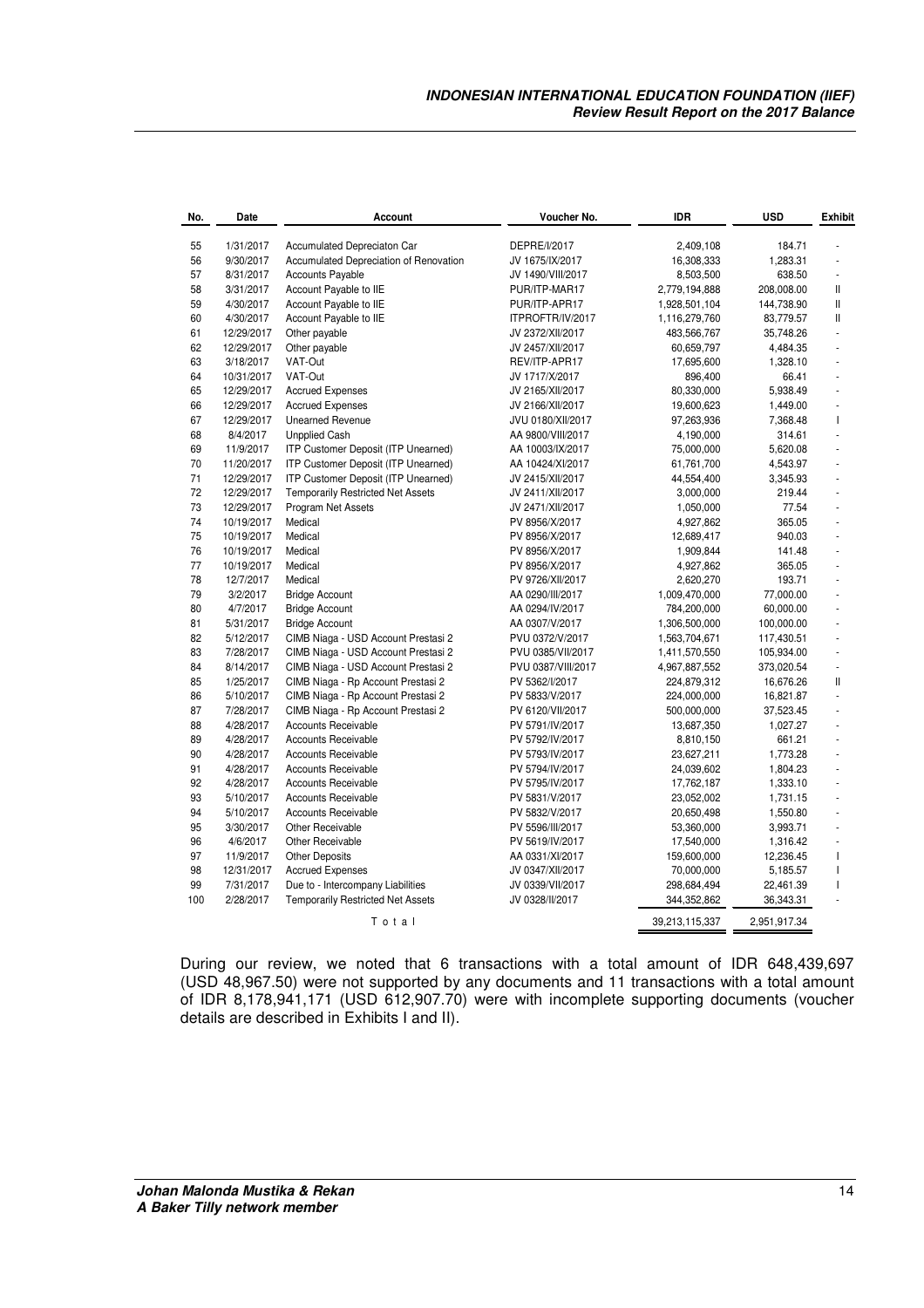#### **4. OTHERS**

#### **4.1. Basis of Reporting**

This report deals primarily with the current operations by management as set out under the scope of review. Due to the scope and nature of the assignment, the findings and recommendations as set out in this report may not be exhaustive and other findings may exist. Suggestions for further improvement to the Organization's system of internal controls may be submitted to management occasionally.

#### **4.2. Restrictions on Use**

This report is produced solely for IIEF's use in connection with the objectives set out in section 1.1 above. It is not intended for general circulation or publication, or reproduced, quoted or referred to, in whole or in part, without our prior written consent. We do not assume any responsibility or liability for losses occurring to the Organization or any other parties as a result of the use of our report if contrary to the provisions of this paragraph.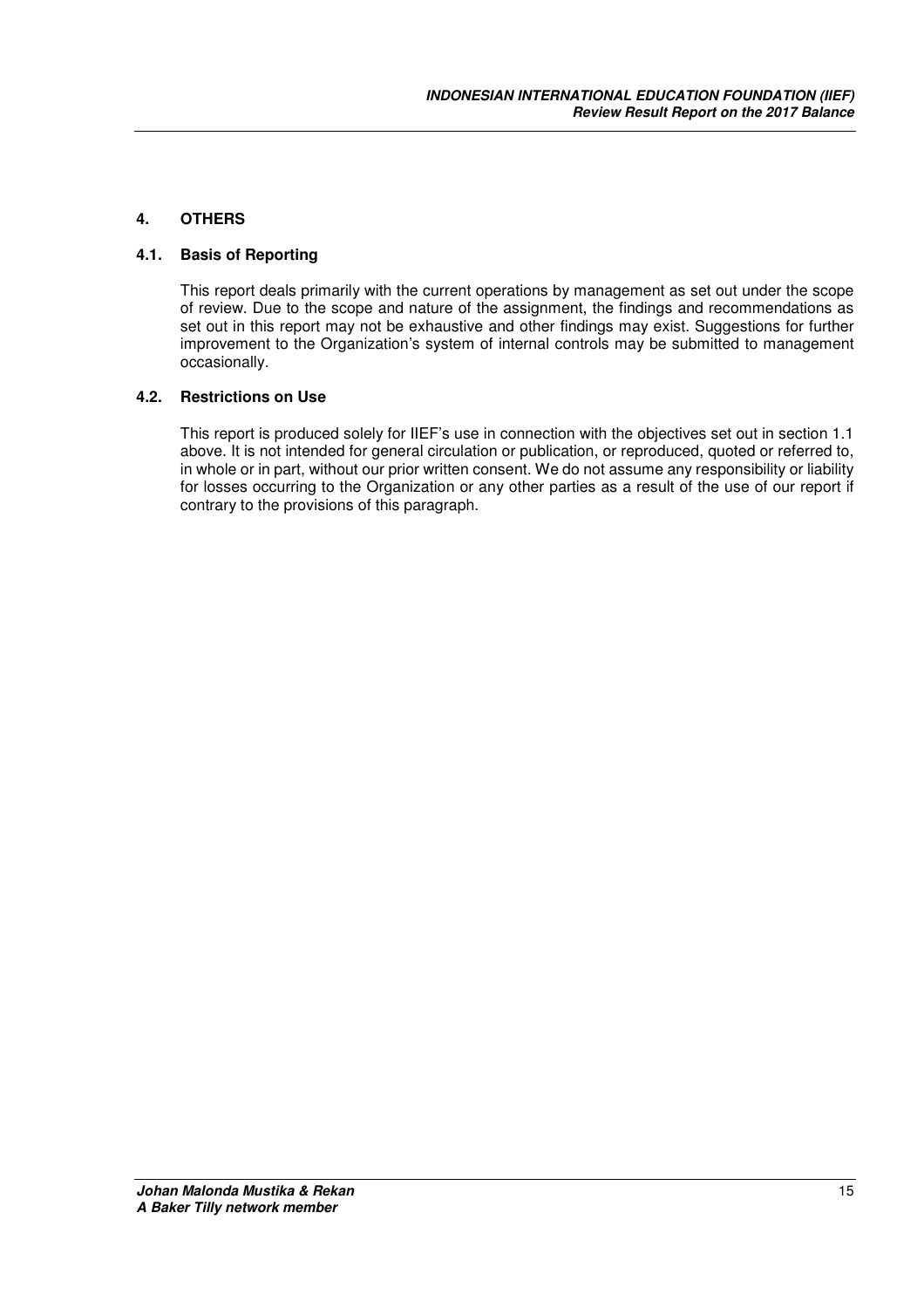|                     |                                        |                    |                   |                                                   |             | <b>Questioned Cost</b> |                          |                          |             |                             |                         |
|---------------------|----------------------------------------|--------------------|-------------------|---------------------------------------------------|-------------|------------------------|--------------------------|--------------------------|-------------|-----------------------------|-------------------------|
| <b>Account Code</b> | <b>Account Name</b>                    | Date               | Voucher No.       | <b>Description</b>                                |             | Amount                 |                          | Ineligible               |             | <b>Unsupported Document</b> | Remark                  |
|                     |                                        |                    |                   |                                                   | <b>IDR</b>  | <b>USD</b>             | <b>IDR</b>               | <b>USD</b>               | <b>IDR</b>  | <b>USD</b>                  |                         |
| 120000              | Accounts Receivable -<br><b>Billed</b> | September 30, 2017 | JV 1661/IX/2017   | 1417/IIEF/139001/IX/2017-BPK Jambi Representative | 11.700.000  | 877,00                 |                          | $\overline{\phantom{a}}$ | 11.700.000  | 877,00                      | No Supporting Documents |
|                     |                                        |                    |                   | Total 120000-Accounts Receivable - Billed & P2    | 11.700.000  | 877,00                 | $\overline{\phantom{a}}$ | $\overline{\phantom{a}}$ | 11.700.000  | 877,00                      |                         |
| 120004              | <b>Other Receivables</b>               | September 25, 2017 | PV 8728/IX/2017   | Salary September 2017 - IIEF                      | 11.191.267  | 838,61                 |                          | $\overline{\phantom{a}}$ | 11.191.267  | 838,61                      | No Supporting Documents |
|                     |                                        |                    |                   | Total 120004-Other Receivable                     | 11.191.267  | 838,61                 |                          |                          | 11.191.267  | 838,61                      |                         |
| 136004              | <b>Other Deposits</b>                  | November 9, 2017   | AA 0331/XI/2017   | Refund Security Deposit Building Rent PV 3281     | 159.600.000 | 12.236,45              |                          |                          | 159.600.000 | 12.236,45                   | No Supporting Documents |
|                     |                                        |                    |                   | <b>Total 136004-Other Deposits</b>                | 159.600.000 | 12.236,45              |                          | $\sim$                   | 159.600.000 | 12.236,45                   |                         |
|                     |                                        | December 31, 2017  | JV 0347/XII/2017  | Reverse - Accrual Audit Service JV0343            | 70.000.000  | 5.185,57               |                          |                          | 70.000.000  | 5.185,57                    | No Supporting Documents |
| 204000              | <b>Accrued Expenses</b>                |                    |                   | <b>Total 204000-Accrued Expenses</b>              | 70.000.000  | 5.185,57               |                          | $\overline{\phantom{a}}$ | 70.000.000  | 5.185,57                    |                         |
| 220000              | <b>Unearned Revenue</b>                | December 29, 2017  | JVU 0180/XII/2017 | Sub lease Prestasi 3 One year (January-May 2017)  | 97.263.936  | 7.368,48               |                          | $\overline{\phantom{a}}$ | 97.263.936  | 7.368,48                    | No Supporting Documents |
|                     |                                        |                    |                   | <b>Total 220000-Unearned Revenue</b>              | 97.263.936  | 7.368,48               |                          | $\overline{\phantom{0}}$ | 97.263.936  | 7.368,48                    |                         |
| 230000              | Due to - Intercompany<br>Liabilities   | July 31, 2017      | JV 0339/VII/2017  | Intercompany Transaction PRESTASI 2 July 2017     | 298.684.494 | 22.461,39              | $\sim$                   |                          | 298.684.494 | 22.461,39                   | No Supporting Documents |
|                     |                                        |                    |                   | Total 230000-Due to - Intercompany Liabilities    | 298.684.494 | 22.461,39              |                          |                          | 298.684.494 | 22.461,39                   |                         |
|                     |                                        |                    |                   | Total                                             | 648.439.697 | 48.967,50              |                          |                          | 648.439.697 | 48.967,50                   |                         |

## **INDONESIAN INTERNATIONAL EDUCATION FOUNDATION (IIEF)**

#### **LIST OF TRANSACTIONS QUESTIONED BY AUDITORFor the Period from January 1, 2017 to December 31, 2017**